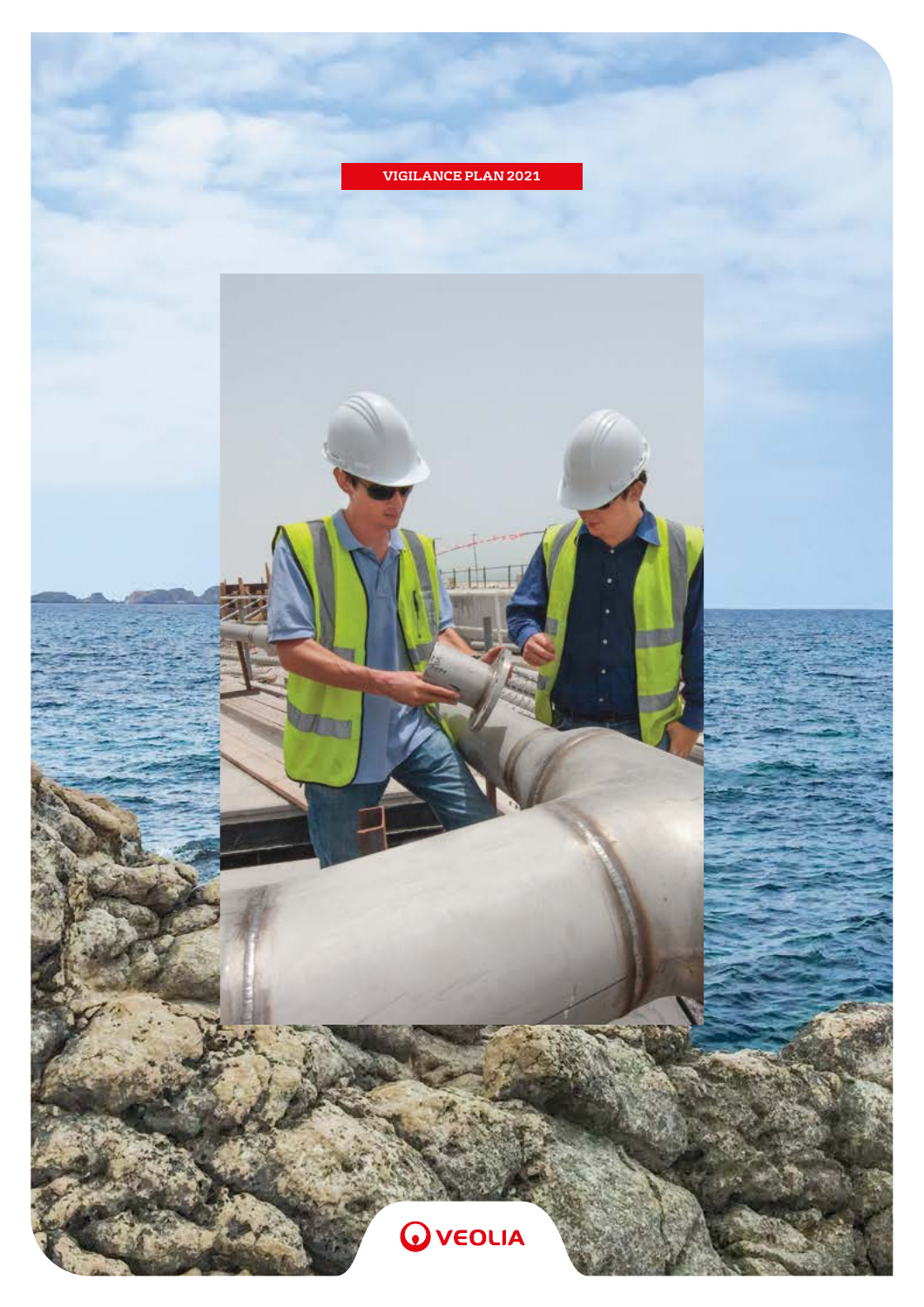# **CONTENTS**

|                          |     | <b>INTRODUCTION</b>                                              | З  |
|--------------------------|-----|------------------------------------------------------------------|----|
|                          |     | 2021 ACTIVITY REPORT                                             | 4  |
| $\overline{\mathcal{L}}$ |     | <b>GOVERNANCE</b>                                                | 5  |
|                          |     | 2.1 Resources committed                                          | 5  |
|                          |     | 2.2 Plan management                                              | 5  |
|                          |     | 2.3 Whistleblowing line                                          | 5  |
|                          |     |                                                                  |    |
|                          |     | METHODOLOGY                                                      | 6  |
|                          |     | 3.1 Scope                                                        | 6  |
|                          |     | 3.2 Approach                                                     | 6  |
|                          |     | 3.3 Risk mapping                                                 | 7  |
|                          |     | 3.4 Indicators                                                   | 7  |
|                          |     | RISK MAPPING RESULTS                                             | 8  |
|                          |     | 4.1 Human rights                                                 | 8  |
|                          |     | 4.2 Health and safety                                            | 10 |
|                          |     | 4.3 Serious environmental incidents                              | 11 |
|                          |     | 4.4 Tier 1 suppliers and subcontractors                          | 12 |
|                          |     |                                                                  |    |
|                          |     | <b>ASSESSMENT</b>                                                | 13 |
|                          |     | 5.1 Mobilisation of control lines                                | 13 |
|                          |     | 5.2 Dialogue with subsidiaries                                   | 13 |
|                          |     | 5.3 Tier 1 suppliers and subcontractors                          | 13 |
|                          |     | <b>ACTIONS</b>                                                   | 14 |
|                          |     |                                                                  |    |
|                          |     | 6.1 Work of the Human Rights<br>and Vigilance Committee          | 14 |
|                          |     | 6.2 Human rights in the workplace                                | 14 |
|                          |     | 6.2.1 Priority issues                                            | 14 |
|                          |     | 6.2.2 Implementation                                             | 14 |
|                          | 6.3 | Actions relating to serious environmental<br>risks               | 21 |
|                          | 6.4 | Health and safety actions                                        | 22 |
|                          |     | 6.4.1 Facing the health crisis: resilience<br>through adaptation | 22 |
|                          |     | 6.4.2 Human resources initiatives                                | 22 |
|                          |     | 6.4.3 The Group's International                                  |    |
|                          |     | Health and Safety Week                                           | 22 |

|     | 6.4.4 Management of high-risk activities<br>6.4.5 Health and safety at work         | 22 |
|-----|-------------------------------------------------------------------------------------|----|
|     | management standard                                                                 | 23 |
|     | 6.4.6 Global management of accidents                                                | 23 |
|     | 6.4.7 Site visits and audits                                                        | 23 |
| 6.5 | Actions for our tier 1 suppliers<br>and subcontractors                              | 24 |
| 6.6 | Associated stakeholders                                                             | 25 |
|     |                                                                                     |    |
| 6.7 | Support of operations                                                               | 25 |
|     | <b>KEY PERFORMANCE INDICATORS</b>                                                   | 26 |
| 7.1 | Human resources                                                                     | 26 |
|     | 7.1.1 Share of employees covered                                                    |    |
|     | by a social dialogue committee                                                      | 26 |
|     | 7.1.2 Type of agreements signed                                                     | 26 |
|     | 7.1.3 Share of employees having followed<br>at least one health and safety training |    |
|     | course over the year                                                                | 26 |
|     | 7.1.4 Work accident frequency rate                                                  | 27 |
| 7.2 | Environment                                                                         | 27 |
|     | 7.2.1 Deployment rate of the Environmental                                          |    |
|     | and Industrial Management System                                                    | 27 |
|     | 7.2.2 Additional management systems                                                 | 27 |
| 7.3 | Tier 1 suppliers and subcontractors                                                 | 28 |
|     | 7.3.1 Percentage of strategic suppliers assessed                                    | 28 |
|     | 7.3.2 Sustainable development provision                                             |    |
|     | in supply and service agreements                                                    | 28 |
| 7.4 | Whistleblowing line                                                                 | 28 |

7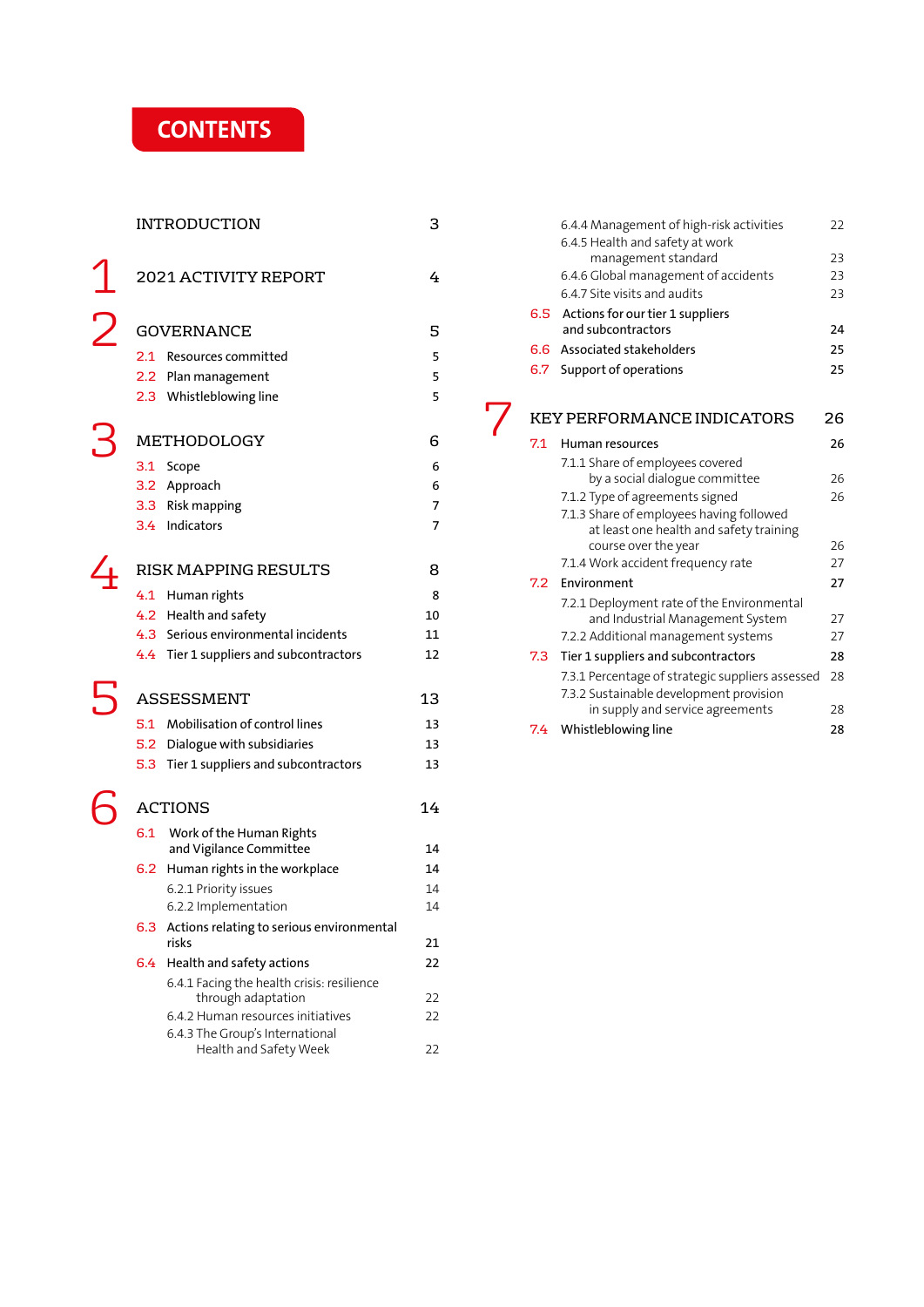# INTRODUCTION

This document describes Veolia's vigilance plan (the Plan) in application of French law no. 2017-399 relating to the duty of vigilance of parent companies and subcontracting companies. This plan is based on "reasonable due diligence measures to identify risks and prevent severe impacts on human rights and fundamental freedoms, on people's health and safety and on the environment".

Under this law, the Plan must include the following items:

- $\blacksquare$  a risk map;
- an assessment of subsidiaries, suppliers, and subcontractors;
- $\blacksquare$  a whistleblowing system;
- action plans;
- $\blacksquare$  a monitoring and assessment system.

Note that the structure of this plan does not necessarily follow the same order as the list of items above. This is a deliberate choice which reflects Veolia's appropriation of the duty of vigilance law's requirements.

In addition, the Plan applies to the entire Group.

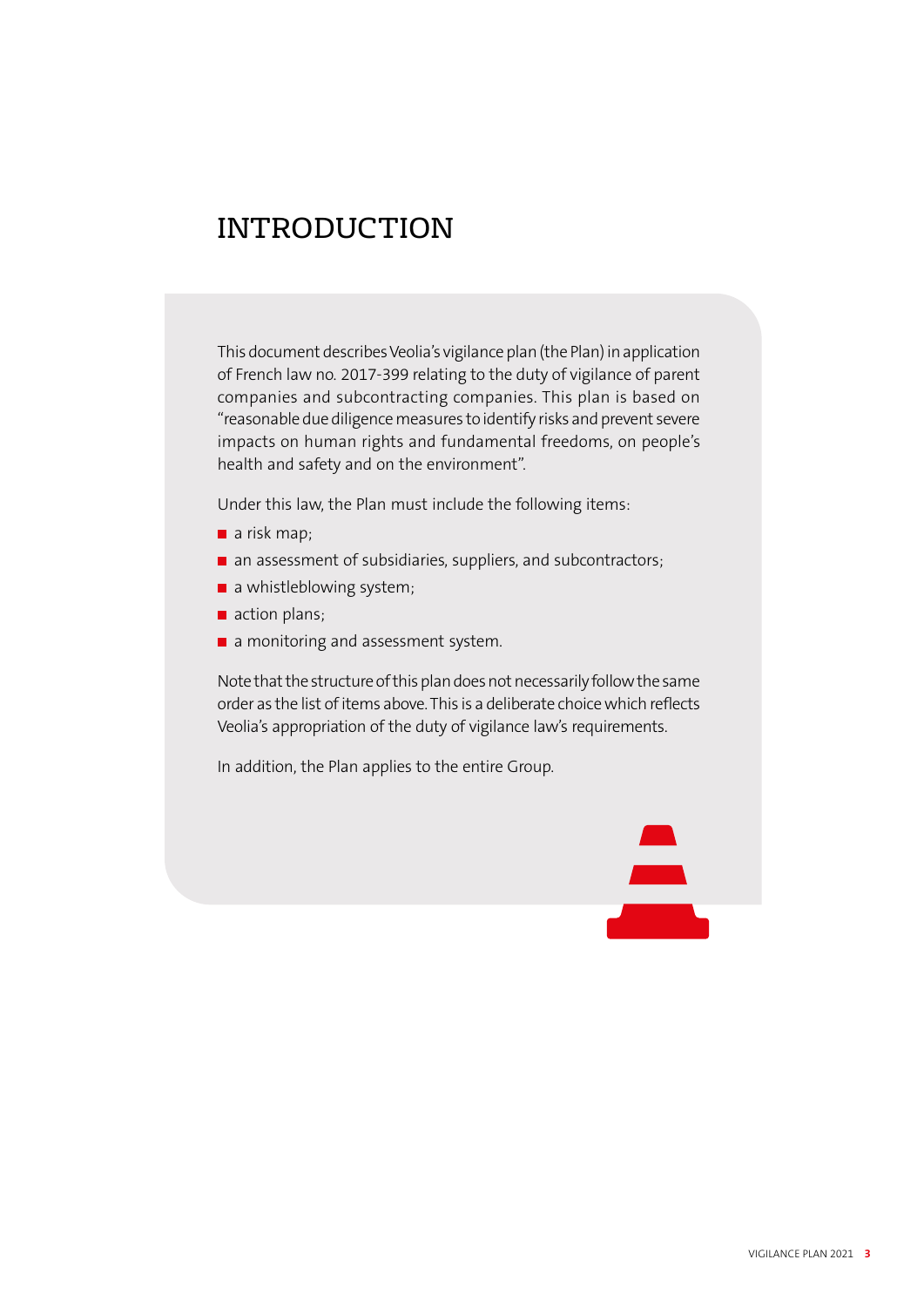# 2021 ACTIVITY REPORT

Following on from the momentum in 2020, Veolia's duty of vigilance system continued to mature in 2021. The following actions can be identified:

Deployment of a "Duty of vigilance guidelines":

this document specifies the Group's expectations as regards the implementation of the duty of vigilance. In particular, it should serve to facilitate the appropriation of this issue by the business units. Prior to its distribution, this standard was formally approved by the Group's Human Rights and Vigilance Committee.

#### $\blacksquare$  Use of the conclusions of the human rights risk map:

the update of this map in 2020 led to the launch of work aimed to provide the Group with a universe of human rights risks, and to design a dedicated e-learning module.

#### ■ Optimising the performance of the Group's Environmental and Industrial Management System (EIMS):

based on the update of the types of environmental risks carried out in 2020, the 2021 annual EIMS campaign has enabled to introduce environmental indicators and action plans that are not only more numerous, but also more appropriate.

#### $\blacksquare$  Reinforcement of the monitoring of implemented measures:

the monitoring of the implementation of the Group's "duty of vigilance" system was reinforced by means of an evaluation campaign. The latter provides a more accurate picture of Veolia's overall level of control of the duty of vigilance issue.

The improvements made to the Group's duty of vigilance system such as described above are in line with the improvement approach promoted by the law.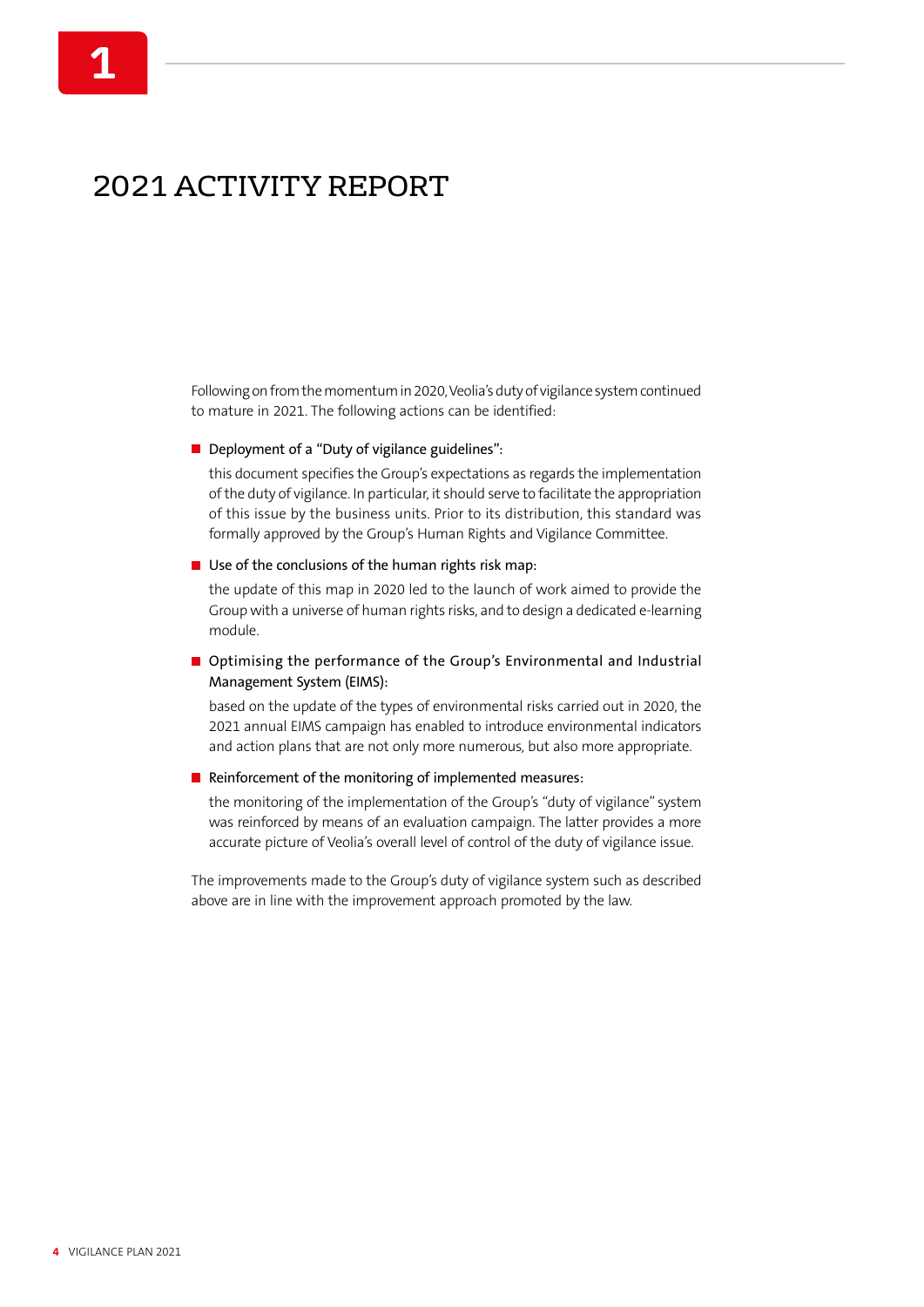# GOVERNANCE

**This section details the governance architecture implemented by Veolia to meet the law's requirements: resources allocated to develop the Plan, methods to monitor it, and, finally, essential characteristics of the whistleblowing system.**

# **2.1** RESOURCES COMMITTED

The following individuals and functions help manage and implement the Plan:

- Group Secretary General
- Functional departments:
	- Purchasing
	- Public Affairs
	- Compliance
	- Sustainable Development
	- Legal
	- Human Resources
	- Risks
	- Business and Performance Support
- $\blacksquare$  Human rights Manager reporting to the Compliance Department
- Network of compliance directors and officers
- Network of sustainable development directors and officers
- Network of human resources managers
- $\blacksquare$  Representatives of operational areas

The Human Rights Manager is in charge of managing and coordinating the duty of vigilance process for the entire Veolia Group.

## **2.2** PLAN MANAGEMENT

The Human Rights and Vigilance Committee (the Committee) is the essential steering body for the Plan. In particular, made up of the individuals and functions listed above, it forms the cornerstone of the monitoring and assessment system as required by the duty of vigilance law. The Committee notably rules on:

- $\blacksquare$  the selection of monitoring indicators, their performance, and their relevance;
- $\blacksquare$  the nature and completeness of publications relating to the duty of vigilance;
- $\blacksquare$  the validity of the conclusions of the dedicated risk mapping implemented;
- $\blacksquare$  the results of the action plans: progress, relevance, effectiveness, etc.;
- $\blacksquare$  the follow-up given to alerts falling within the scope of the duty of vigilance law reported via the whistleblowing system;
- any ad hoc measure/question relating to the duty of vigilance.

# **2.3** WHISTLEBLOWING LINE

In accordance with the law's requirements, Veolia has implemented a whistleblowing system, available both to Group employees and third parties, to ensure that situations relating to the duty of vigilance are reported. Through this system, authors of reports are able to remain anonymous if they wish, even if this method is not recommended as it does not guarantee optimum processing of the reports received.

The Group Ethics Committee is in charge of this procedure. Upon receipt of a report under the duty of vigilance law, the Ethics Committee transfers it to the Compliance Department for processing. At the end of its investigations, the Compliance Department submits its conclusions to the Ethics Committee which then closes the alert and archives it after having informed its author.

The link to be used by third parties to refer to the Ethics Committee on this subject is set out below:

**<https://veolia.whispli.com/fr/tiers-ethique>**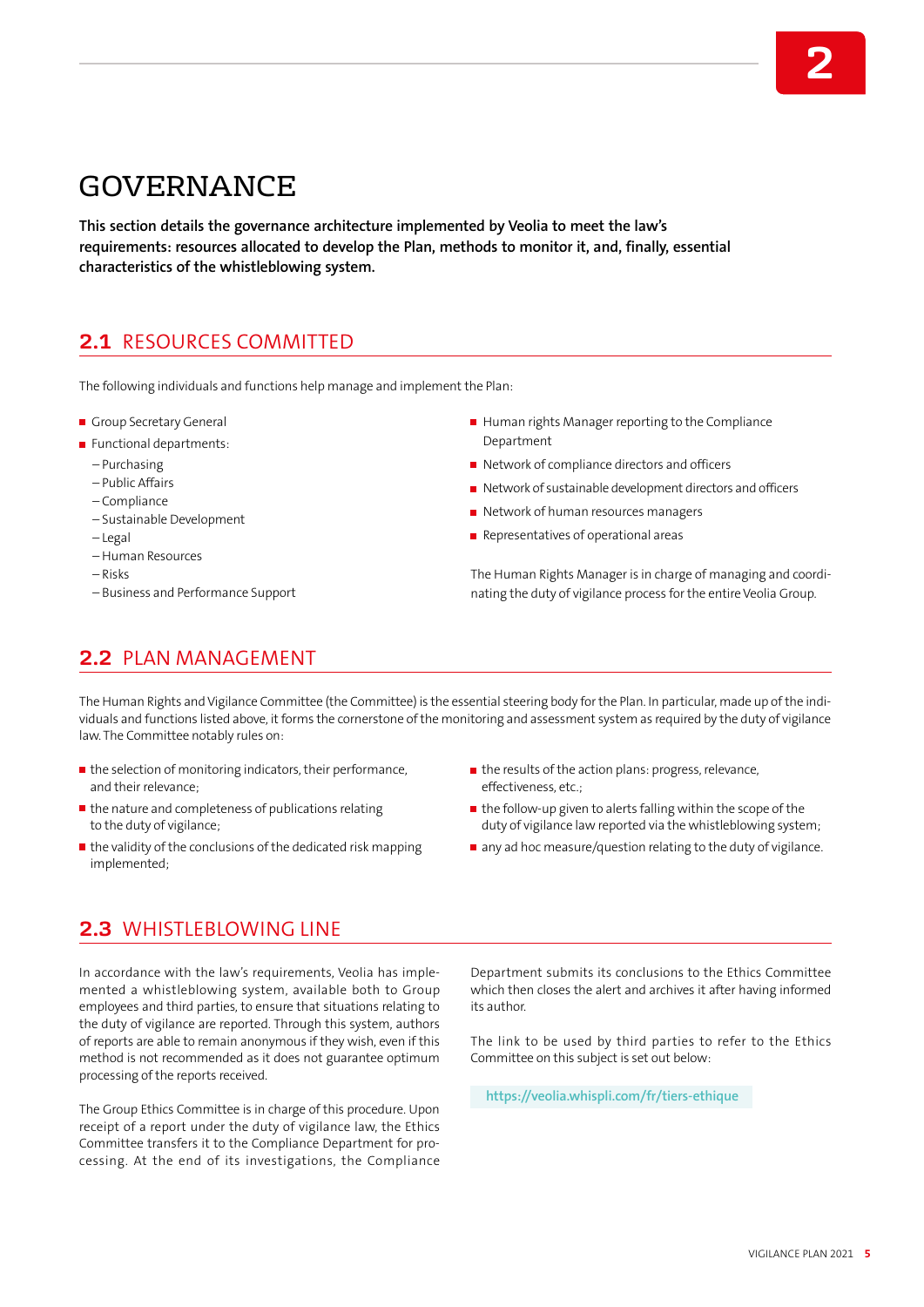# METHODOLOGY

**In order to develop the Plan, the methodological approach applied needed to be specified as it determines the content of Veolia's response to the law's requirements.**

### **3.1** SCOPE

As stated in the introduction, the Plan applies to all Group activities (Water, Waste, and Energy).

Veolia is present in 52 countries $(1)$  and employed 176,488 people as of 31 December 2021. The Group is organised into nine geographical zones (Water France, Waste Solutions (France), Central and Eastern Europe, Northern Europe, Africa and Middle East, North America, Latin America, Asia, Australia and New Zealand), plus an additional global zone for worldwide speciality companies (Veolia Water Technologies, SADE, etc.). The organisation within the geographic zones is structured per country (operational unit or business unit) and the country directors are also responsible for the various business lines in their scope.

## **3.2** APPROACH

The concern for monitoring and assessment promoted by the duty of vigilance law is part of a continuous improvement process. The latter is based on the Plan-Do-Check-Adjust (PDCA) approach which can be mapped out as follows:

This method appears relevant due to the cyclic operation it is based on. If the method is implemented satisfactorily, this triggers a positive dynamic combining reflection, achievement and adaptation, which is meant to help organisations improve their performance.



(1) Countries in which Veolia has permanent operations with personnel and employed capital of more than 5 million euros.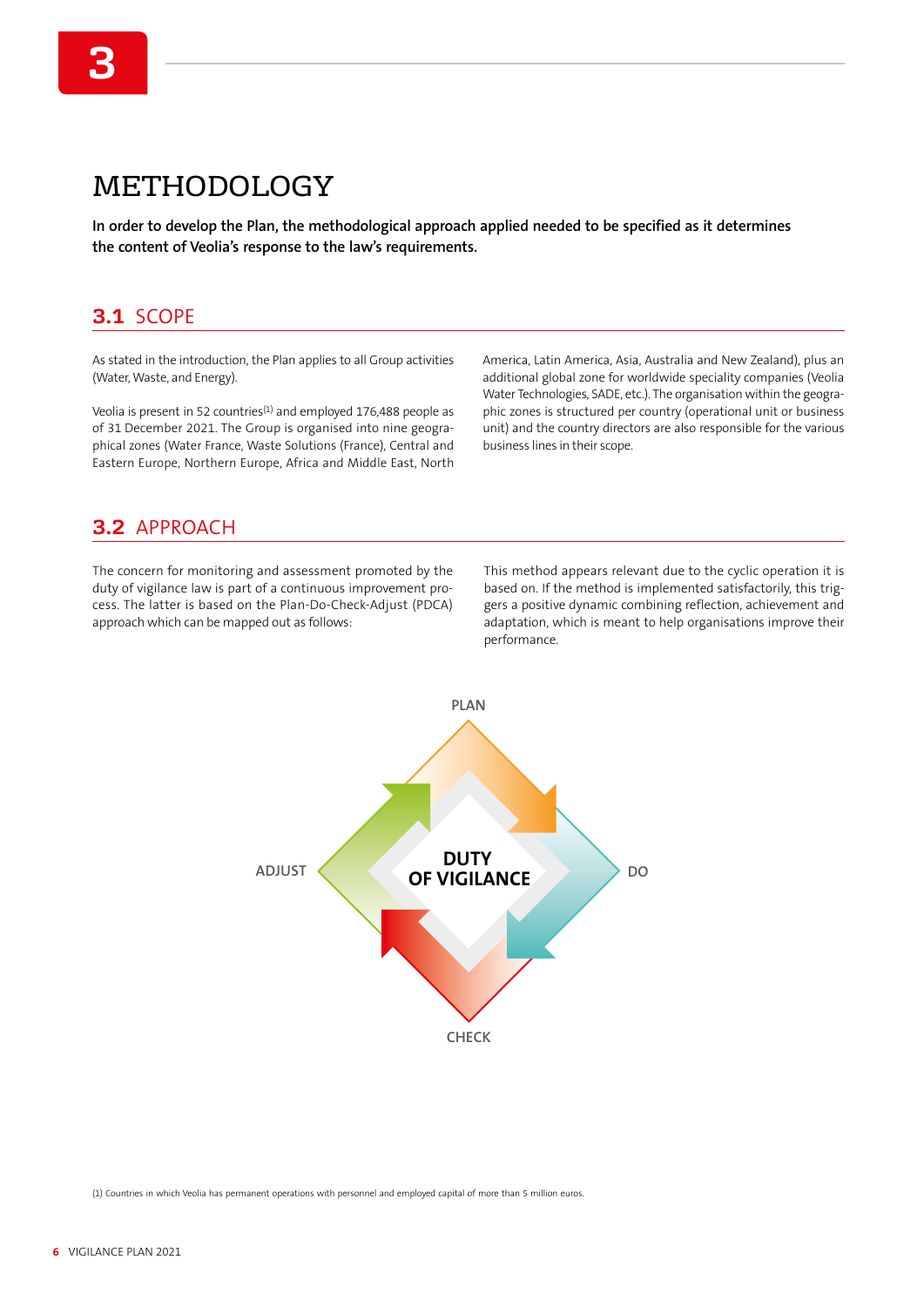# **3.3** RISK MAPPING

Risk assessment is an essential step in developing the Plan. Its results have a decisive influence on the policy and actions taken to meet the duty of vigilance law's requirements.

It should be emphasised that, unlike standard mapping, which is generally focused on the organisations sponsoring them, the duty of vigilance risk assessment is focused outwards on the direct impacts that the business activities may have on third parties(1).

Veolia's risk mapping is based on its own methodology developed by the Group's Risk Management Department. This approach is adapted, if necessary, to take into account the specificities of each of the themes falling within the scope of the law: human rights and fundamental freedoms, health and safety, environment, and supply chain.

The main risk mapping methods used are:

- working groups involving functional departments;
- questionnaires to encourage feedback to nurture analysis and reflections during the risk assessment;
- discussions between the head office and operations to ensure consistency and feed the sorted results of the mapping process.

For the sake of clarity, a separate presentation of the conclusions of the mapping for each of the duty of vigilance law's themes seemed the most relevant (see part 4 – Risk mapping results).

## **3.4** INDICATORS

Monitoring indicators contribute to the duty of vigilance law's effectiveness because they help guide:

- deployment of actions taken and the assessment of their effectiveness;
- $\blacksquare$  reflection on the application of the law by Veolia.

Their performance is presented in part 7 – Key performance indicators.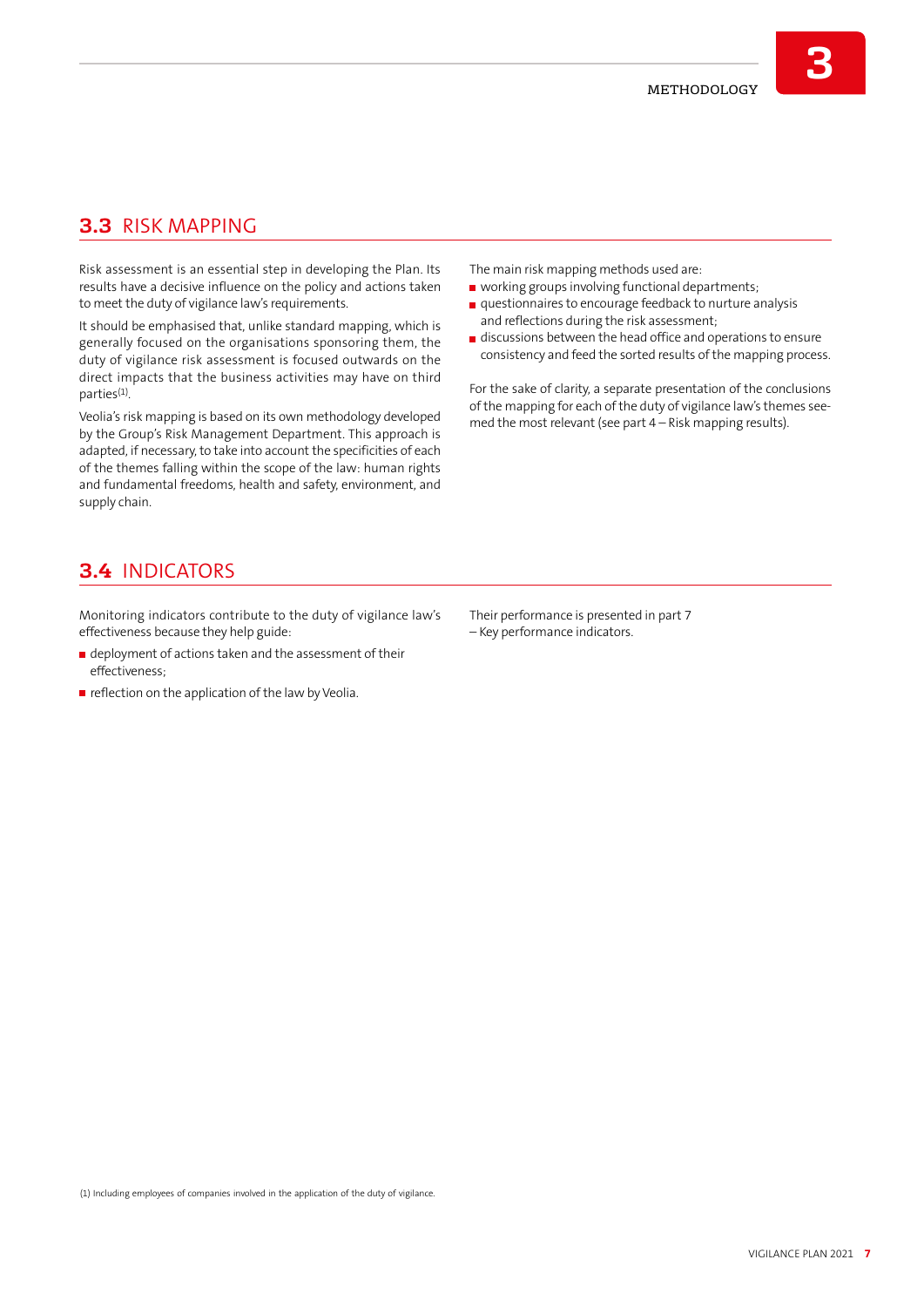# RISK MAPPING RESULTS

**4**

**In line with the methodology developed in section 3.3, mapping conclusions are grouped into four separate sections corresponding to the duty of vigilance law's themes.**

A presentation in the form of tables was favoured, the use of a materiality matrix not necessarily seeming the most relevant approach to best understand the issues related to the risks identified during the mapping stage. Similarly, a breakdown by theme seemed more judicious for a clearer understanding by the Group's stakeholders of the duty of vigilance risks induced by Veolia's activities.

The summary tables are structured as follows:

- Risk category: generic title of the identified risk;
- **Example(s):** illustration(s) of the materialisation of the risk;
- Possible cause(s):  $factor(s)$  that may be causing the risk;
- **Possible consequence(s):** potential impact(s) in the event of an incident.

It should be noted that the tables below present the main risks related to duty of vigilance themes. However, they are not exhaustive. The risk mapping will need to be regularly updated to ensure continuity of their relevance over time.

### **4.1** HUMAN RIGHTS

Following on from the analyses conducted in 2014 and 2016, and as acted in 2019 by the Human Rights and Vigilance Committee, the human rights risk map was updated in 2020 through a survey. It relied on a methodology developed by the Risk Management Department, combining the results of studies conducted at Group level with contributions from the operational entities. Contrary to the previous surveys, the 2020 one was completed on a Group-wide basis. A little over 520 employees took part in it. The latter were selected so as to ensure the panel was representative of the human rights issue: purchasing, human resources, health and safety, business development, risk management, sustainable development, compliance, and executive managers.

The study found that the three most significant "human rights" risks for Veolia are:

- $\blacksquare$  environmental and natural resources incidents;
- discriminations;
- health and safety.

This observation illustrates the interdependence of the topics covered by the law on the duty of vigilance.

On this basis, it was decided to present the risks such as the survey revealed them in the summary table below. However, in order to preserve the overall legibility of this chapter, issues linked to employees' protection at work and the environment are treated in the two dedicated sections on pages 10 and 11.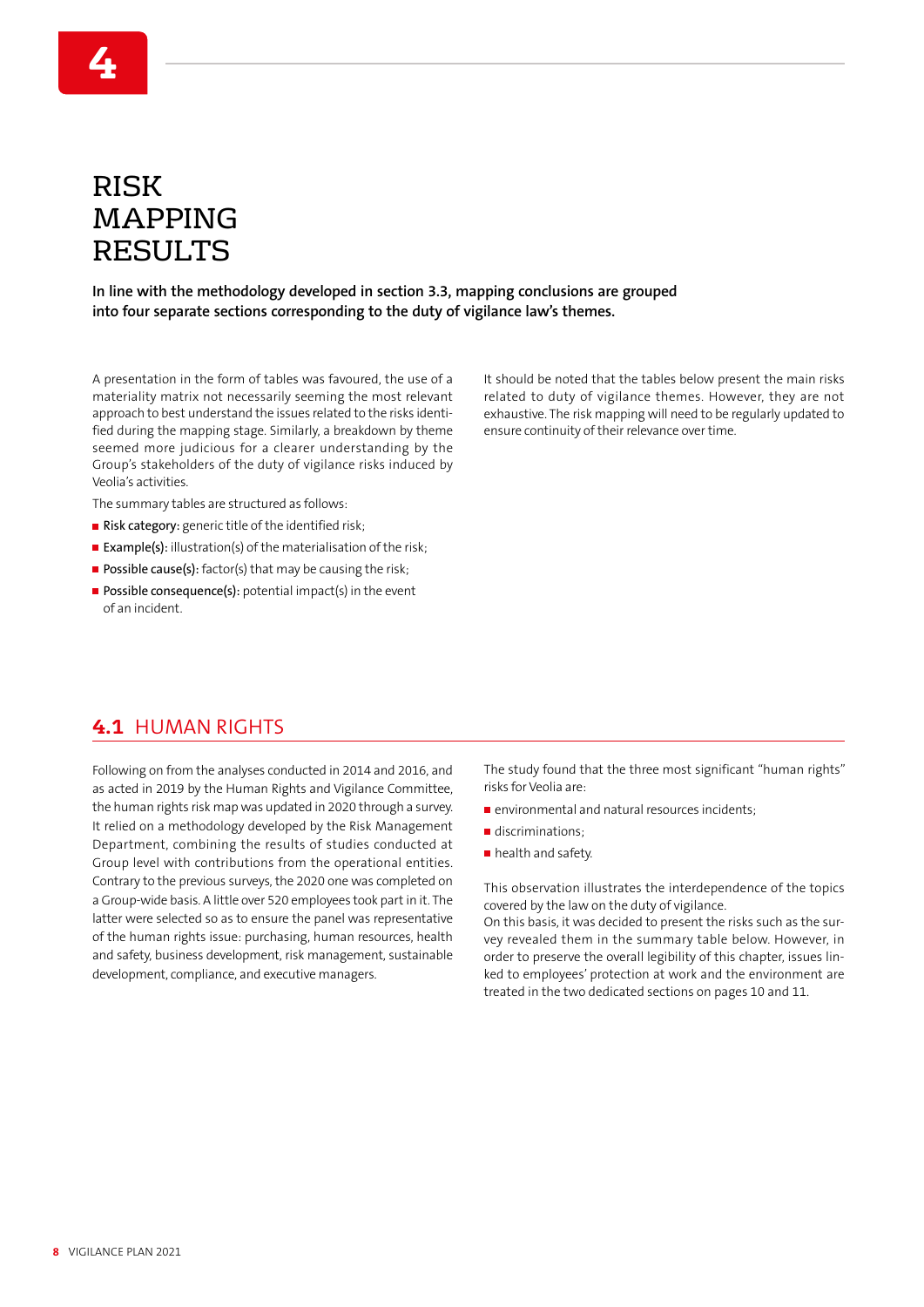| <b>RISK</b><br><b>EXAMPLE(S)</b><br><b>CATEGORY</b>                    |                                                                                                                                                                                                                                                                                                                                                                                                    | <b>POSSIBLE</b><br><b>CAUSE(S)</b>                                                                                      | <b>POSSIBLE</b><br><b>CONSEQUENCE(S)</b>                                                                                           |
|------------------------------------------------------------------------|----------------------------------------------------------------------------------------------------------------------------------------------------------------------------------------------------------------------------------------------------------------------------------------------------------------------------------------------------------------------------------------------------|-------------------------------------------------------------------------------------------------------------------------|------------------------------------------------------------------------------------------------------------------------------------|
| <b>Environmental and</b><br>natural resources<br><b>incidents</b>      |                                                                                                                                                                                                                                                                                                                                                                                                    | Refer to section 4.3                                                                                                    |                                                                                                                                    |
| <b>Discriminations</b>                                                 | · Discrimination against lesbian,<br>gay, bisexual, transgender,<br>and intersex people<br>• Disability<br>· Origins, religion, nationalities<br>• Workplace gender equality:<br>percentage of employment of<br>women, percentage of women in<br>management, percentage of female<br>executives, percentage of women<br>sitting on the boards of directors of<br>Group companies, including Veolia | • Lack of manager involvement<br>• Lack of a human resources<br>framework and procedures to deal<br>with these subjects | • Career hindered or blocked<br>• Ostracism                                                                                        |
| <b>Health and safety</b>                                               |                                                                                                                                                                                                                                                                                                                                                                                                    | Refer to section 4.2                                                                                                    |                                                                                                                                    |
| <b>Freedom of association</b><br>and right to collective<br>bargaining | Workers unable to organise<br>their representation                                                                                                                                                                                                                                                                                                                                                 | • Local legislation prohibiting unions<br>• Management's refusal to dialogue<br>with workers                            | Deterioration of the company's social<br>climate                                                                                   |
| Lifestyles of local<br>communities                                     | Native community affected by<br>the presence of Veolia's activities                                                                                                                                                                                                                                                                                                                                | Lack of inclusion of local<br>communities in projects                                                                   | • Relocation of communities<br>· Impact on communities' productive<br>activities                                                   |
| <b>Forced labour</b>                                                   | Immigrant workers who may be<br>taken advantage of due to their<br>migrant status                                                                                                                                                                                                                                                                                                                  | Unfavourable cultural and legislative<br>environment                                                                    | Rights of vulnerable workers<br>regarding issues such as pay, paid<br>leave and freedom to terminate<br>their employment contracts |
| <b>Child labour</b>                                                    | Children illegally sorting waste<br>in landfills managed by Veolia                                                                                                                                                                                                                                                                                                                                 | · Unsecured site<br>• Existence of a sizeable informal<br>sector<br>• Poverty of local populations                      | • Negative impact on the level<br>of education<br>• Injury<br>$\cdot$ Death                                                        |

*Note: risks relating to suppliers and subcontractors are covered in section 4.4.*

*The risk of a cultural gap must be kept in mind to ensure the effectiveness of Veolia's human rights policy. The Group's initiatives to* 

*promote these issues internally could effectively be frowned upon and even backfire in certain countries in which Veolia operates.*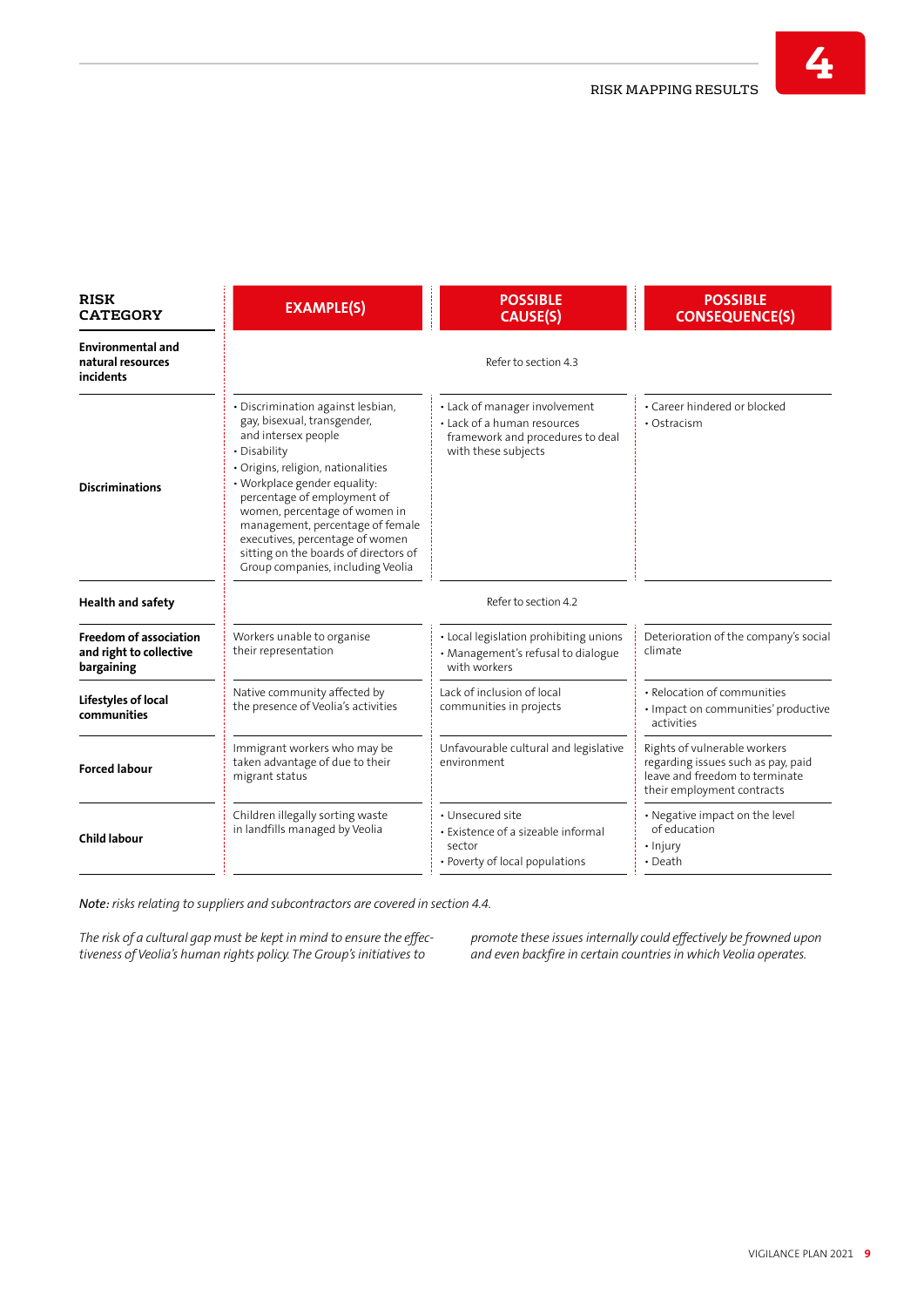# **4.2** HEALTH AND SAFETY

**4**

| <b>RISK</b><br><b>CATEGORY</b>                   | <b>EXAMPLE(S)</b>                                                                                                                                                              | <b>POSSIBLE</b><br><b>CAUSE(S)</b>                                                                       | <b>POSSIBLE</b><br><b>CONSEQUENCE(S)</b> |
|--------------------------------------------------|--------------------------------------------------------------------------------------------------------------------------------------------------------------------------------|----------------------------------------------------------------------------------------------------------|------------------------------------------|
| <b>Traffic at work</b>                           | · Vehicle traffic standard<br>· Traffic on public roads<br>insufficiently known<br>• Machinery co-activity on a site<br>and implemented<br>• Accidents caused by third parties |                                                                                                          | • Injury<br>• Death                      |
| Work<br>in confined spaces                       | • Work in sewers<br>• Work in a tank                                                                                                                                           |                                                                                                          |                                          |
| <b>Handling hazardous</b><br>goods and chemicals | • Handling chemicals in laboratories<br>• Unloading chemicals                                                                                                                  |                                                                                                          |                                          |
| <b>Hot work</b>                                  | • Use of an oxyacetylene torch<br>• Use of hand-held tools (grinder, etc.)                                                                                                     | Non-compliance<br>with safety standards                                                                  | • Injury<br>• Death                      |
| Excavation<br>and trenching works                | • Landslide (earth instability)<br>• Landslide of an excavation open<br>on one side                                                                                            |                                                                                                          |                                          |
| <b>High pressure</b><br>– Hydroblasting          | • Cutting and/or perforation<br>by water jet<br>. "Whiplash" physical trauma, blows<br>received from an out-of-control<br>flexible lance head                                  |                                                                                                          |                                          |
| Use of electricity                               | • Electric shock<br>• Electric arc burns                                                                                                                                       | • Non-compliance with regulations<br>and industry standards<br>· Non-compliance with safety<br>standards | · Injury<br>• Death                      |
| Lifting<br>operations                            | • Hazards linked to loads (slinging<br>problems, etc.)<br>• Contact or collision of a crane or its<br>load with people or facilities                                           |                                                                                                          |                                          |
| Work<br>at a height                              | • Work on a building's flat roof<br>• Use of ladders                                                                                                                           | Non-compliance with safety<br>standards                                                                  | • Injury<br>• Death                      |
| <b>Securing facilities</b>                       | · Incomplete lockout of energies<br>(electrical, mechanical, hydraulic,<br>pneumatic, etc.)<br>· Equipment that can move<br>by force feedback                                  |                                                                                                          |                                          |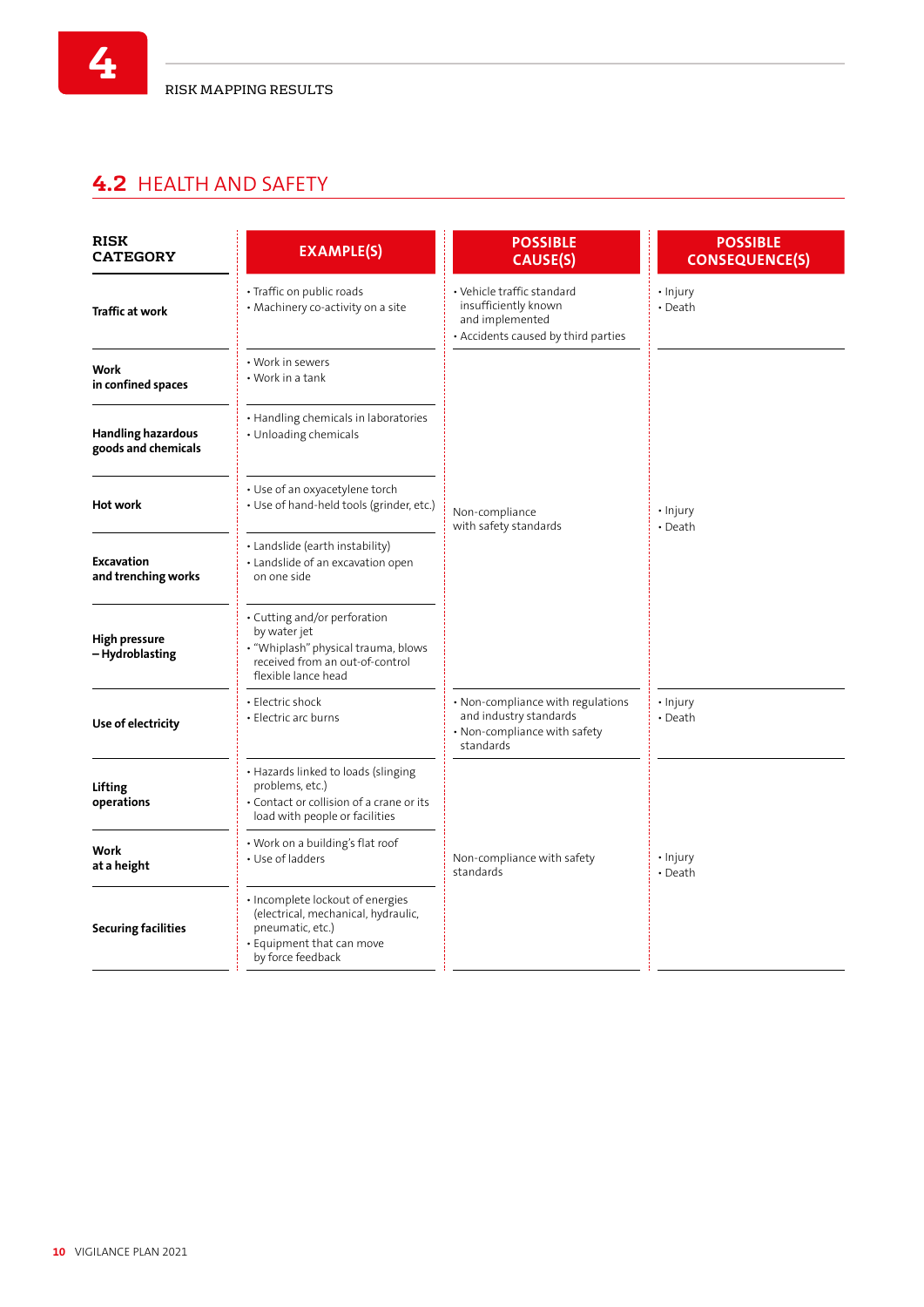# **4.3** SERIOUS ENVIRONMENTAL INCIDENTS

The elements set out in the table below are based on the results of the 2021 annual campaign of Veolia's Environmental and Industrial Management System (EIMS) (see section 6.3). The EIMS

makes it possible to identify the risks linked to degraded operating conditions or accidents likely to lead to serious environmental incidents in the facilities operated by the Group.

| <b>RISK</b><br><b>CATEGORY</b>                   | <b>EXAMPLE(S)</b>                                                                                                                                | <b>POSSIBLE</b><br><b>CAUSE(S)</b>                                                           | <b>POSSIBLE</b><br><b>CONSEQUENCE(S)</b>                                                                                                       |  |  |
|--------------------------------------------------|--------------------------------------------------------------------------------------------------------------------------------------------------|----------------------------------------------------------------------------------------------|------------------------------------------------------------------------------------------------------------------------------------------------|--|--|
| Discharges and emissions<br>into the environment | Exceeding regulatory thresholds for<br>discharges of wastewater treated<br>by an effluent treatment plant                                        | Technical failure of the system<br>monitoring the quality of the<br>wastewater to be treated | • River pollution<br>• Potential impact on human                                                                                               |  |  |
| <b>Quality and Compliance</b>                    |                                                                                                                                                  |                                                                                              | activities in the area concerned                                                                                                               |  |  |
| Fire/explosion<br>on a Veolia site               | Fire in a sorting centre                                                                                                                         | Presence of lithium-ion batteries<br>among the materials to be recycled                      | • Interruption of operation<br>• Air pollution by smoke from the fire<br>and potential discharge of water<br>used on fire into the environment |  |  |
| <b>Health and environment</b>                    | Exceeding Legionella bacteria<br>thresholds in domestic hot water<br>networks and/or air-conditioning<br>facilities and/or in air cooling towers | Detection and monitoring system<br>failure                                                   | • Interruption of operation<br>• Potential impact on the health<br>of the people exposed to these<br>micro-organisms                           |  |  |

*Note: this plan does not cover the fight against global warming as this does not fall within the scope of the law on the duty of vigilance, the primary aim of which is to protect workers and populations in the context of global supply chains. Beyond compliance with legal texts, the global warming issue is nonetheless a major*  *subject which falls within our collective responsibility. In this respect, Veolia's commitment and actions to fight global warming are described in detail in our 2021 universal registration document(1), in particular in the extra-financial performance report (see section 4.2.3 – Combating global warming).*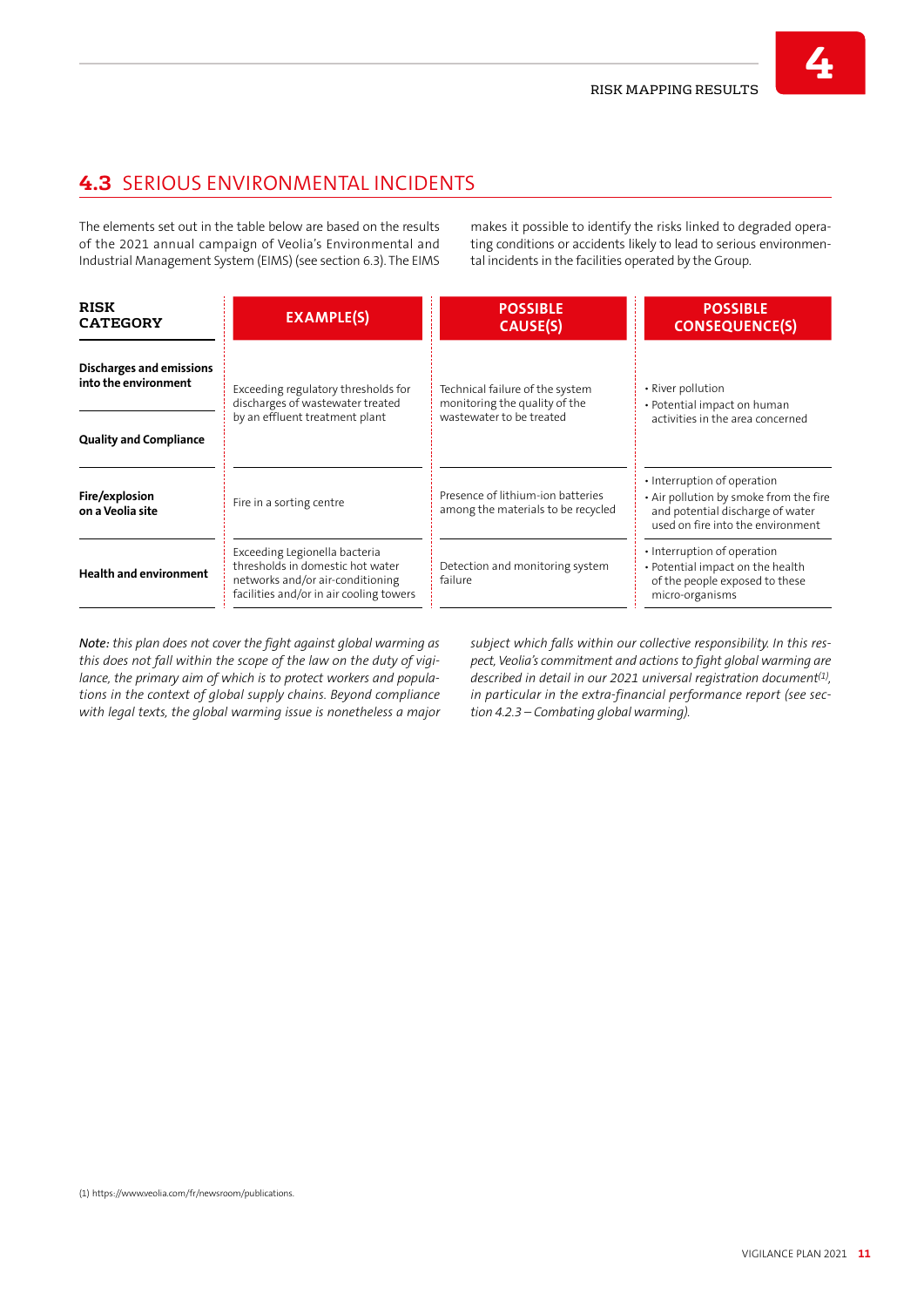**4**

# **4.4** TIER 1 SUPPLIERS AND SUBCONTRACTORS

| <b>RISK</b><br><b>CATEGORY</b>                                                                                                                                                   | <b>EXAMPLE(S)</b>                                                                                                                                                                                                                                                    | <b>POSSIBLE</b><br>CAUSE(S)                                                                                                                                                  | <b>POSSIBLE</b><br><b>CONSEQUENCE(S)</b>                                                                                                                           |  |  |
|----------------------------------------------------------------------------------------------------------------------------------------------------------------------------------|----------------------------------------------------------------------------------------------------------------------------------------------------------------------------------------------------------------------------------------------------------------------|------------------------------------------------------------------------------------------------------------------------------------------------------------------------------|--------------------------------------------------------------------------------------------------------------------------------------------------------------------|--|--|
| Poor working conditions                                                                                                                                                          | · Inadequate employee training<br>in health and safety<br>• No provision of personal protective<br>equipment to employees<br>• Production equipment that may<br>affect employee health and safety<br>(noise, odour, vibrations, processes<br>using toxic substances) | • Non-compliance with health<br>and safety standards in force<br>. Non-compliance with the jointly<br>approved provisions and systems<br>provided for in the prevention plan | Endangering the physical safety of<br>supplier and subcontractor worker                                                                                            |  |  |
| Lack of dialogue between<br><b>Failure to respect</b><br>management and employee<br>freedom of association<br>representatives<br>and the possibility<br>of collective bargaining |                                                                                                                                                                                                                                                                      | • Unions not recognised by law<br>· Oppressive social environment<br>with regard to workers' rights                                                                          | • Deterioration of the social climate<br>among Veolia's suppliers and<br>subcontractors<br>• Potential abuses of the rights<br>of workers in Veolia's supply chain |  |  |
| <b>Environmental incidents</b><br>within the supply chain                                                                                                                        | Harmful discharges from supplier<br>manufacturing sites                                                                                                                                                                                                              | Weak environmental legislation<br>in force                                                                                                                                   | · Impact on the environment<br>• Deterioration of the health of<br>supplier and subcontractor workers<br>• Health of neighbouring<br>populations affected          |  |  |
| <b>Forced labour</b>                                                                                                                                                             | Immigrant workers who may be<br>taken advantage of due to their<br>migrant status                                                                                                                                                                                    | Unfavourable cultural and legislative<br>environment                                                                                                                         | Rights of vulnerable workers: pay,<br>paid leave and freedom to terminate<br>their employment contracts                                                            |  |  |
| <b>Child labour</b>                                                                                                                                                              | Children employed by a supplier<br>or subcontractor                                                                                                                                                                                                                  | · Failure to implement local<br>legislation on the prevention<br>of child labour<br>· Sizeable informal economy                                                              | • Negative impact on the level<br>of education<br>• Injury<br>$\cdot$ Death                                                                                        |  |  |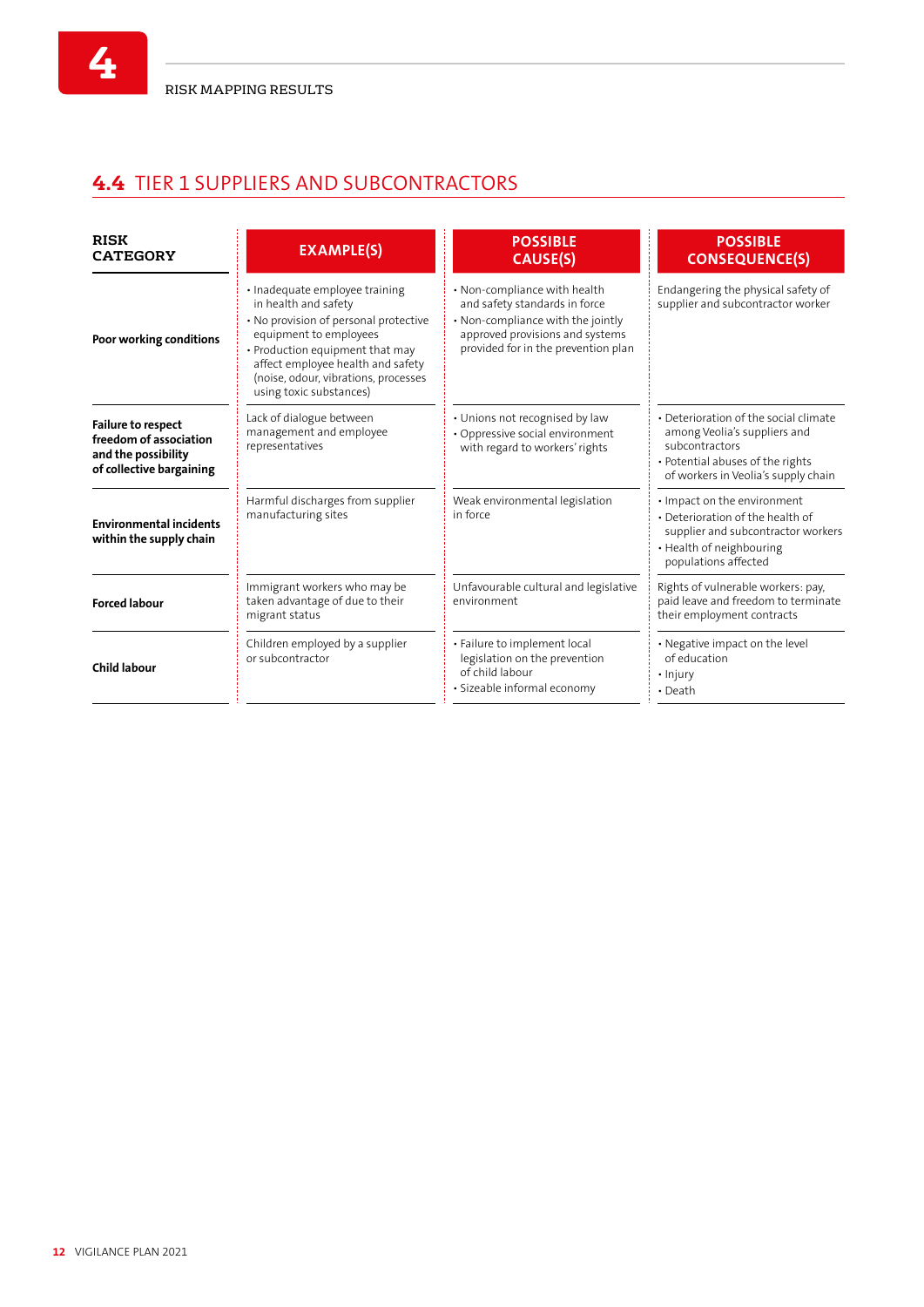# ASSESSMENT

**This section describes how Veolia meets the assessment requirement as laid down by the duty of vigilance law. This review is based, in particular, on the activities of the functional departments and the Internal Audit Department. The results of these analyses are detailed in section 6 – Actions.**

## **5.1** MOBILISATION OF CONTROL LINES

The monitoring system deployed by the Group is based on the implementation of the "three lines of control<sup>(1)</sup>" model. The level 2 role of functional departments aims to ensure that control procedures are properly implemented by the operational level (level 1). Internal audit<sup>(2)</sup> acts as level 3 and is a function the purpose of which is precisely to evaluate organisational performance. It therefore has the appropriate methodological tools and approaches to make a broader assessment of the effectiveness and efficiency of the systems in place in view of the law's requirements. The Group's "duty of vigilance" system is subject to an annual assessment led by the compliance function, which acts as a second-level control. The BUs are questioned about the governance and the monitoring of risks and the dedicated action plans they are implementing. The elements provided by the operational entities are then reviewed by the Group's Compliance Department.

**5**

### **5.2** DIALOGUE WITH SUBSIDIARIES

The Committee is the main forum for discussions between the management and operational entities on matters relating to the implementation of the duty of vigilance. Representatives of the latter have the opportunity to share their experiences in

this field (local initiatives, difficulties experienced, etc.). These discussions are supplemented, where necessary, by ad hoc interactions between the Group's Human Rights Officer and the operational entities.

### **5.3** TIER 1 SUPPLIERS AND SUBCONTRACTORS

Veolia is committed to establishing long-term relationships with its tier 1<sup>(3)</sup> suppliers and subcontractors. This commitment is necessary and essential given the complexity of the production processes implemented by the Group.

The Purchasing Department applies a risk-based approach targeting purchasing categories. During the call-for-tenders phase, suppliers considered to be most at risk are required to submit a compliance/corporate social responsibility (CSR) questionnaire. This contains questions about its social, environmental and societal commitments and performance. In case of non-compliant answers to certain targeted questions, the buyer, with the help of the Compliance Department, can decide to remove the supplier from the panel.

During the annual evaluation campaigns and strategic tenders, policies, actions and results of suppliers are subject to an additional assessment. This process also includes a "360°" review of whether the supplier is on any list of government sanctions, any convictions, and any links to exposed political persons.

This assessment provides information on the supplier's CSR performance in the following four areas: environment, human rights, ethics and responsible purchasing. At the end of this process, these companies are given a score reflecting their CSR maturity. This result determines the possible implementation of actions by Veolia and the supplier based on the following categories:

- A: overall score in line with Veolia's expectations;
- B: overall score not in line with Veolia's expectations.

The associated action plans are detailed in section 6.5.

During calls for tender, the supplier's CSR performance is thus systematically taken into account when evaluating their proposal, with a weighting of 5% to 20%.

(1) The three lines of defence model can be described as follows:

(3) Suppliers and subcontractors with which the Group has a direct relationship.

In terms of risk management, management control is the first level of defence, the various risk control and compliance functions, the second, and the independent assurance function, the third. Each of these three "lines" plays a separate role in the larger framework of the organisation's governance. (The Institute of Internal Auditors, Position Paper, January 2013.) (2) Internal audits are independent and objective, and provide an organisation with reasonable assurance on the level of control of its operations and guidance for improvement. They help<br>the organisation achieve its object to reinforce their effectiveness (source: Ifaci).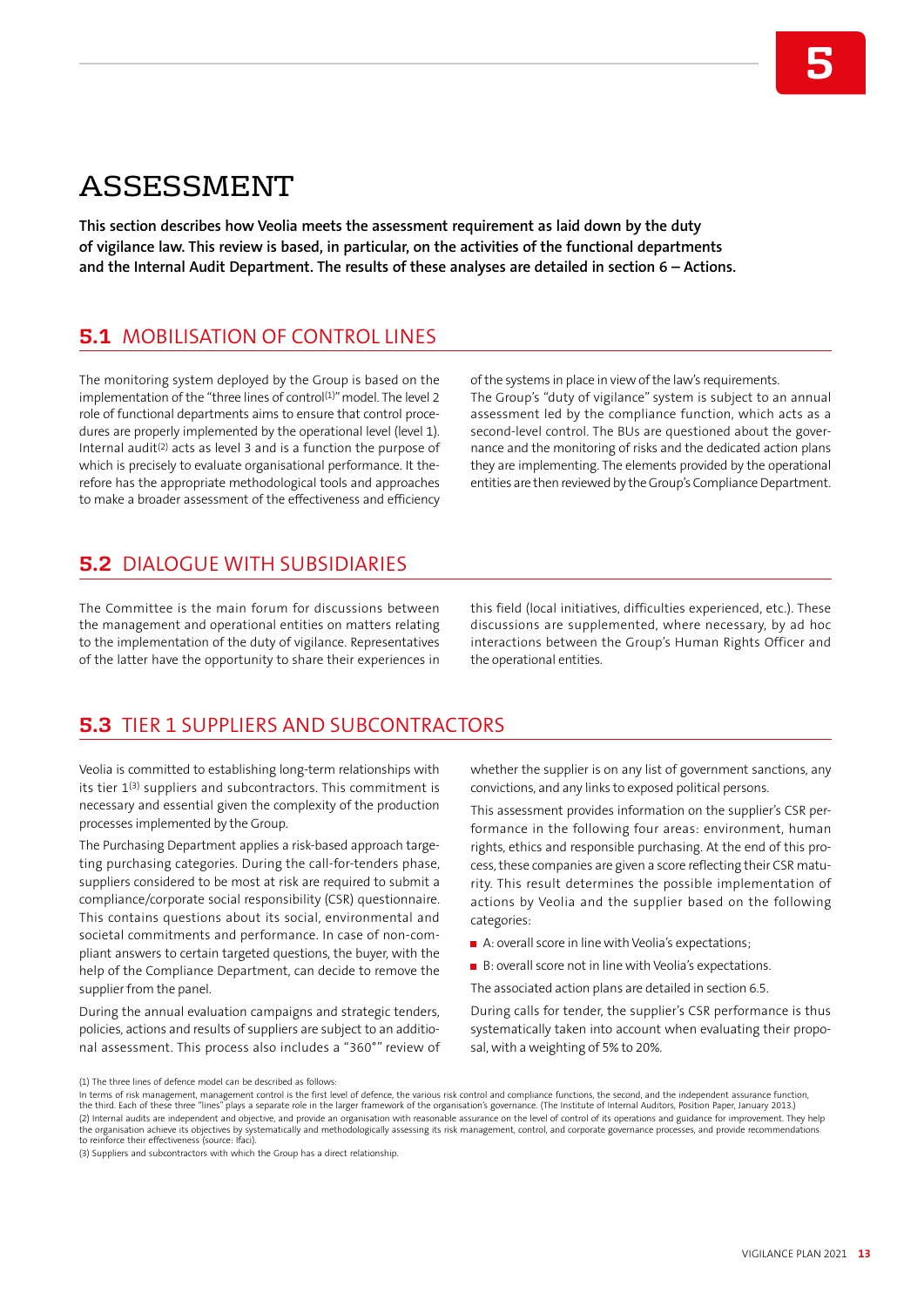# ACTIONS

## **6.1** WORK OF THE HUMAN RIGHTS AND VIGILANCE COMMITTEE

The Committee, the Group's central governance body in the duty of vigilance, plays an active role in implementing the law. The three meetings held in 2021 focused on:

- ensuring the implementation of Veolia's "Duty of vigilance guidelines": these guidelines aim to facilitate the appropriation of the duty of vigilance issue by the operational entities. Prior to their dissemination, these guidelines were formally approved by the Committee;
- a monitoring activity: although the French legislation on the duty of vigilance is a reference in this area, it is in line with a

**6.2** HUMAN RIGHTS IN THE WORKPLACE

### 6.2.1 Priority issues

Veolia has been a member of the United Nations Global Compact since June 2003. Under the Global Compact, it is committed to supporting and promoting the ten principles relating to human rights, labour law, the environment, and combating corruption. Veolia's principles of action also fall within the framework of international reference documents, including the Universal Declaration of Human Rights and additional pacts and the Organisation for Economic Cooperation and Development (OECD) guidelines for multinational companies.

Respect for these fundamental rights is naturally included in the human rights policy defined by the Group. The formalisation of the latter in 2016 led to the creation of the Committee in charge of managing Veolia's human rights system. The Group has also been committed for years to respecting the human rights of its employees, its subcontractors and suppliers as well as communities located in the regions in which it operates. This attachment to human rights is reflected in its sustainable development commitments as well as in the fundamental values and principles laid down in its Ethics Guide.

Veolia's human rights policy addresses eight priority issues:

- three issues related to the rights of the populations affected by its activities:
- right to a healthy environment and protection of resources,
- access to water and sanitation,
- rights and respect of the lifestyles of local communities;
- $\blacksquare$  five issues related to fundamental rights at work:
- elimination of forced labour,
- abolition of child labour,
- elimination of discrimination,
- promotion of freedom of association and collective bargaining,
- right to a healthy and safe working environment.

(1) https://e-dh.org/fr/actualite\_accueil.php?IDactu=146.

more global legislative movement. As such, other countries in which the Group operates have adopted similar texts (see section 6.2.2). Moreover, Veolia carefully follows the work currently being carried out by the institutions of the European Union aiming to establish a duty of vigilance applicable to all 27 member states;

supervising the use of the conclusions of the Group's human rights risk mapping carried out in 2020: work has been launched to provide Veolia with a universe of human rights risks and to design a dedicated e-learning module.

The Human Resources Department and the Compliance Department are committed, with the Group's other functional departments and all the operational entities, to enforce these rights.

#### 6.2.2 Implementation

#### FUNDAMENTAL HUMAN RIGHTS

In June 2019, Veolia organised, with the World Business Council for Sustainable Development (WBCSD) and the "Entreprises pour les droits de l'homme" (EDH) association, a morning of discussions on "Human rights and sustainable development objectives: involvement of CEOs, responsibility of companies and opportunities".

As Veolia is resolutely committed to these issues, the Chairman and Chief Executive Officer Antoine Frérot, co-signatory of the WBCSD's "CEO Guide to Human Rights", took advantage of this meeting to invite his peers to take action on these issues.

Veolia is also a member of EDH, which brings together 22 major French companies. This organisation focuses its efforts on the operational implementation of human rights and, by extension, the duty of vigilance. EDH's vocation is to serve as a forum in which members can discuss the issues they face and best practices to overcome them.

In the context of its EDH membership, Veolia contributed to a study pertaining to the application of the law on the duty of vigilance(1) published in 2020. On this occasion, the Group shed its light on the governance issue, a crucial subject for the effective implementation of this law.

Because of its business model, Veolia's operations are extensively decentralized. This gives the BUs considerable organisational freedom. In this respect, as part of the implementation of the duty of vigilance, the Asia zone has set up seven local human rights committees to monitor issues related to the French law on duty of care as closely as possible.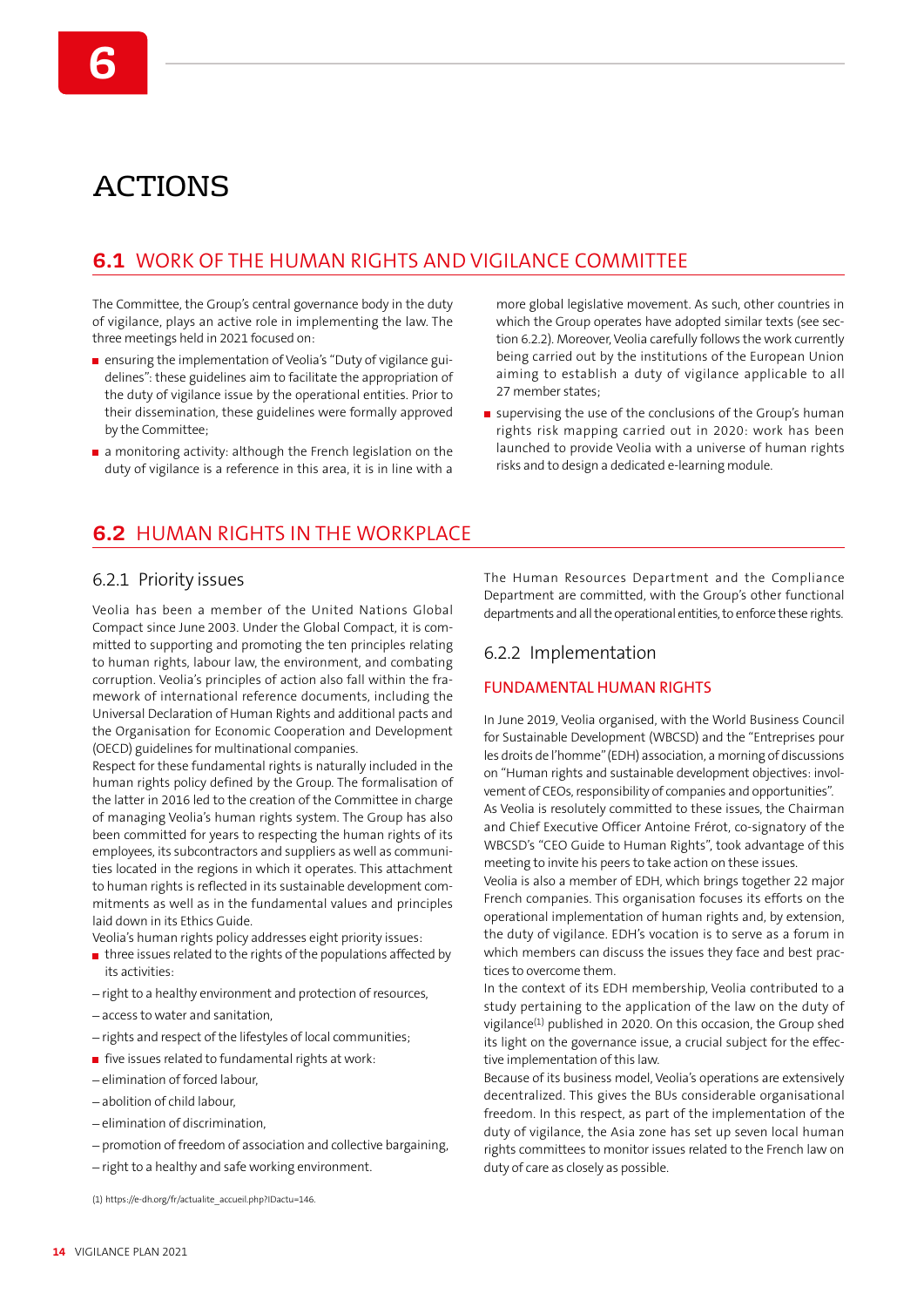### **FIGHT AGAINST MODERN SLAVERY**

The United Kingdom and Australia have passed Modern Slavery Acts (MSA) in 2015 and 2018 respectively. Modern slavery consists in labour exploitation practices which violate human dignity and fundamental rights: human trafficking, servitude, servitude for debts, child labour, forced labour, etc.

Considering their size, Veolia's entities in both these countries are concerned by these regulations. It was also decided to apply the Australian MSA rules to the activities based in New Zealand. The Group sees these two laws as an opportunity to strengthen its internal organisation in order to be able to fight modern slavery more effectively. Consequently the local Veolia subsidiaries have deployed specific measures, including:

- a steering committee involving internal stakeholders such as human resources, compliance, health and safety, legal, audit, sustainable development, purchasing, etc. This committee is responsible for defining the company's strategy on modern slavery and agreeing on action plans;
- a policy stating Veolia's commitment to combat modern slavery, explaining the general principles the Group intends to follow in this regard;
- an assessment to better understand the risks to which the operational entities are exposed;
- dedicated procedures explaining how to manage the modern slavery issue from an operational point of view;
- **I** training programmes exist both in the United Kingdom and the Australia/New Zealand zone to raise awareness among personnel regarding modern slavery issues, including the identification of known situations and the principles of safe reporting;
- **a** a public statement available on the external websites of the subsidiaries involved, in compliance with local legal requirements.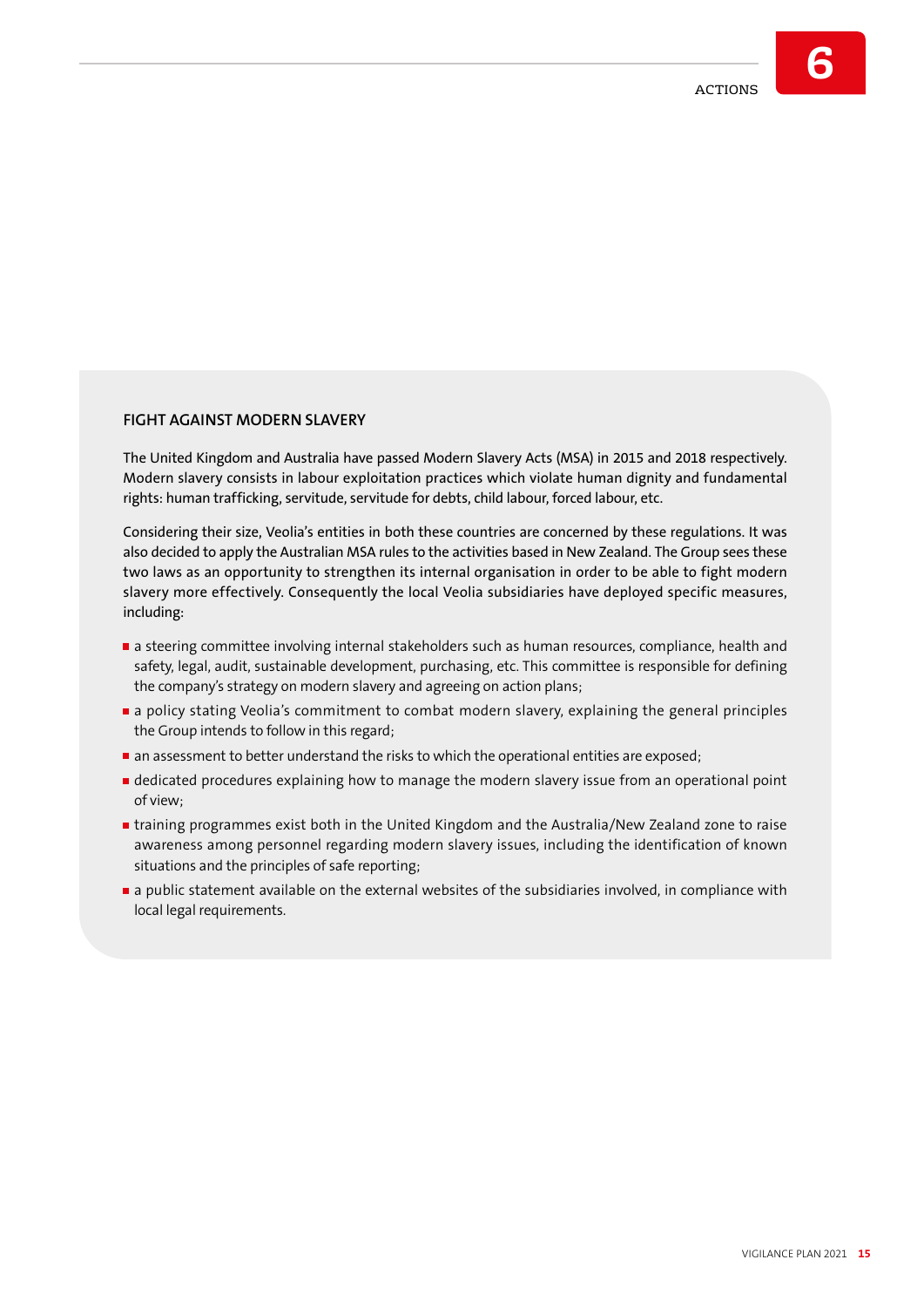**6**

#### COHESION AND SOCIAL DIALOGUE

To promote social dialogue quality and development, Veolia ensures that it is properly implemented at all levels of the organisation:

- at company or establishment level, where many subjects having an impact on the daily lives of employees are negotiated, social agreements signed supplement the Group's directives and agreements;
- at country level, which brings together joint information and dialogue bodies dealing with all national cross-cutting themes;
- at Group level, within the France and Europe Group committees.

#### **Role of Group committees**

Veolia has set up, by agreement, a France Group Committee and a Europe Group Committee. The Europe Group Committee represents more than two thirds of Veolia employees. It is composed of 17 countries: Belgium, Bulgaria, Czech Republic, Denmark, France, Germany, Hungary, Italy, Lithuania, Luxembourg, Netherlands, Poland, Portugal, Romania, Slovakia, Spain, and the United Kingdom. Group committees are Veolia's key transformation players. They receive information on activity, the financial situation, and

employment. They must be informed in the event of a restructuring, acquisition, or sale plan. They are also informed and consulted each year through discussions on the Group's strategic directions and their social consequences.

The agreements signed with trade unions at Group France level as well as the agreements in the form of joint commitments made within the Europe Group Committee attest the management's desire to structure quality social dialogue with employee representatives and thus contribute to the Group's action in favour of all its employees.

#### **Review of collective bargaining agreements**

In 2021, 1,259 new collective bargaining agreements were signed by establishments, companies, or Group bodies in each country. All of these collective bargaining agreements have an impact on the company's social and economic performance. 43 countries were signatories to these agreements. The top five were France, Japan, Germany, Poland, and the Czech Republic. At the end of 2021, the number of employee representatives worldwide stood at 7,426. 54 strikes were recorded in 2021, representing 0.01% of the total number of days worked.

#### **France Group agreements and commitments made within the Europe Group Committee**

| <b>SIGNATURE</b><br><b>DATE</b> | <b>PURPOSE OF THE AGREEMENTS</b>                                                                                                                                                                                                                                                                                                                                                                                                               |
|---------------------------------|------------------------------------------------------------------------------------------------------------------------------------------------------------------------------------------------------------------------------------------------------------------------------------------------------------------------------------------------------------------------------------------------------------------------------------------------|
| 2015                            | Agreement on the Group's strategic orientations. The representatives of the France Group Committee bureau,<br>the representatives of French trade union organisations, and the Europe Group Committee meet once a year<br>to discuss the Group's strategy and its social consequences in the presence of senior executives in charge<br>of strategy and operations.                                                                            |
| 2017                            | Renewal of the agreement bearing on the generation contract at France Group level. This contract specifically<br>deals with the integration of young people and the employment of seniors.                                                                                                                                                                                                                                                     |
|                                 | New France Group agreement for the forward planning of jobs and skills.                                                                                                                                                                                                                                                                                                                                                                        |
| 2018                            | Agreement in the form of a letter of undertaking with the Europe Group Committee on developments<br>in business lines and skills, particularly with regard to the company's strategic directions, thus supplementing<br>the Group management's joint commitments with the Europe Group's Prevention, Health and Safety Committee.                                                                                                              |
|                                 | Amendment modifying the Group pension plan (PERCO) into a collective pensions saving plan (PERCOL),<br>thus enabling Group employees to benefit from the advantages offered by the Pacte law.                                                                                                                                                                                                                                                  |
| 2020                            | Agreement on social dialogue quality and development within Veolia France.<br>This France Group agreement replaces the 2010 agreement on the same subject and provides, in particular,<br>for the establishment of a global support, promotion, and recognition system as part of the trade union scheme.                                                                                                                                      |
| 2021                            | Amendment to the 2018 letter of undertaking on "supporting changes in jobs and skills, particularly in relation<br>to the Group's strategic directions" and integrating the "diversity and inclusion policy within the Group".<br>This amendment follows the priorities for action relating to diversity and the fight against the various types<br>of discrimination identified by the dedicated working group of the Europe Group Committee. |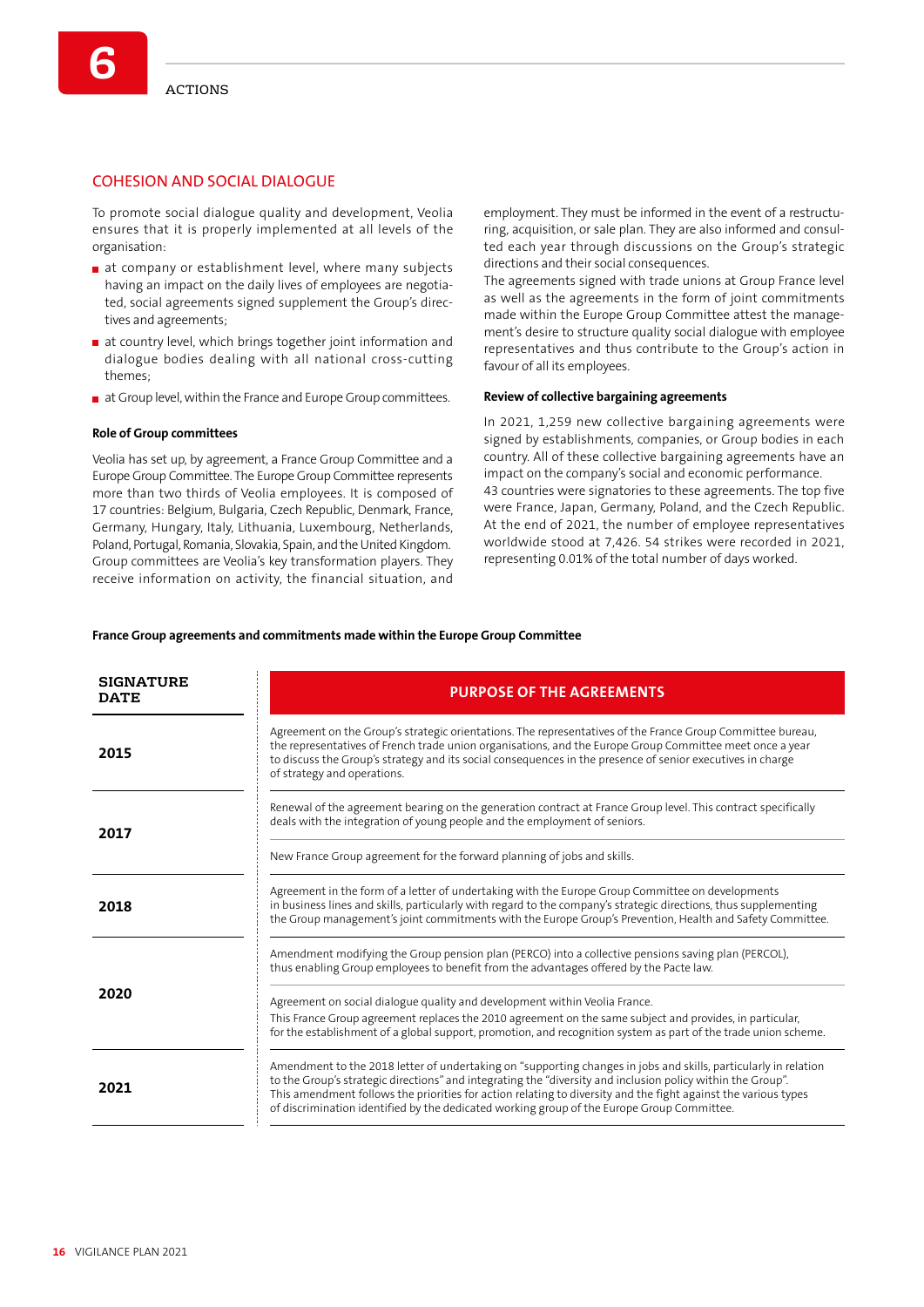#### **Training for social partners**

Training employee representatives in their functions is essential to ensure quality social dialogue with regard to the Group's economic and social stakes. It also means recognising an essential internal stakeholder: the Group's employees and their representatives. As such, since 2010, the Europe Group Committee members have received high-level training enabling them to more broadly approach the diversity of trade union cultures as well as the plurality of Veolia's businesses and its issues.

As part of the implementation of the European letter of undertaking signed on 30 May 2018, Europe Group Committee members received training on "How to apply the European letter of undertaking on supporting the development of business lines and skills" in 2019 to enable them to share existing national practices in the field, prepare to disseminate and share the letter of undertaking within the social dialogue spaces of each country, and design in advance the work to prioritise commitments.

In 2021, as part of the new term of office, the members of the Europe Group Committee benefited from online training aimed to improve understanding between committee members and thus facilitate discussions and joint work, as well as help them to appropriate their role as European employee representatives. In addition, in the context of the provisions of the 2010 French Group agreement, revised in 2020, trade union seminars have been set up by each organisation in order to better structure itself and identify priorities in relation to the Group's social policy. These seminars for the representative trade union organisations are repeated every year and are the subject of an open dialogue session with the Group's Human Resources Department. The new agreement on the quality and development of social dialogue signed in 2020 also provides for a global system for managing trade union representatives' careers and supporting them at the end of their terms of office. Training on social dialogue and collective bargaining can also be implemented under this social dialogue agreement. In 2020, Veolia in France is the first company to join forces with Afpa to support employee representatives in their skills certification process.

#### **Global Deal membership**

In line with its sustainable development commitments, in particular with regard to guaranteeing diversity as well as fundamental human and social rights, Veolia joined the Global Deal initiative.

The Global Deal is a platform initiated by the Swedish government, relayed by the French Ministry of Labour, and developed with the International Labour Organisation (ILO) and the OECD, founding partners of this initiative. It aims to face the challenges of globalisation of the economy and the labour market by developing, through social dialogue, a balanced and responsible approach. The Global Deal brings together various stakeholders: governments, companies, trade unions and other bodies at all levels (national, local, or global). Membership is based on three key areas: voluntary commitment, sharing knowledge in order to build open and responsible social dialogue, and sharing good practices between Global Deal stakeholders. Veolia's commitments and initiatives, as well as its social dialogue monitoring and assessment procedures, were mentioned in the "Global Deal Flagship Report" jointly published by the OECD and the ILO. This publication explains how social dialogue is a response to the

current challenges of the labour market and the globalisation of the economy. Veolia is actively participating in the Global Deal France working groups, particularly on the future of work and the development of skills.

Veolia's experience of international social dialogue focused on skills was presented in 2019 as part of the publication "Global Deal members commit to the Social G7" and more recently in 2021 on the creation of a social dialogue quality index, currently being validated within the Global Deal bodies and its partners at the ILO and the OECD.

#### DIVERSITY AND INCLUSION

Diversity and inclusion are intrinsically linked, their promotion being a means of combating all forms of discrimination.

#### **Diversity policy**

The Group is committed to ensuring respect for diversity and fundamental human and social rights within the company. Diversity is a performance, credibility, and fairness issue for the Group. To encourage this, Veolia has implemented a policy based on the values of respect and solidarity between all employees for several years. In the Diversity & Inclusion 2020-2023 letter of undertaking, signed in 2020 by the Group's Senior Executive Vice-President for Human Resources, Veolia reaffirmed its ambition to be an ever more diverse and inclusive company, guaranteeing respect, equity and individual social advancement. This letter restates the three priorities of the Group:

- **EXECUTE: 19 In the system in a manufatory HR** processes for all categories of staff, from the moment they join the company right through to the end of their careers;
- **E** guaranteeing non-discriminatory access to employment at Veolia (in terms of age, origin, disability, gender, sexual orientation, religion, etc.);
- **E** guaranteeing the development of social dialogue and employees' freedom of speech.

It also states that the Group is committed to:

- continuing to implement action plans for diversity and gender equality (development of local WEDO networks/pay and career equality between men and women);
- developing and/or designing social inclusion programmes for people with disabilities;
- developing and/or creating inclusion programmes for LGBTI people in line with Veolia's support for the UN recommendations to companies in this area;
- developing and/or creating action plans for social inclusion and individual advancement.

In accordance with applicable local laws and regulations Veolia does not permit or support any type of discrimination based on age, health status, sex, gender identity, sexual orientation, pregnancy, disability, origin, religion, political opinions, philosophical opinions, family status, morals, patronymics, trade union activities, place of residence, vulnerability resulting from one's economic situation, migrant status, belonging or not belonging, real or assumed, to an ethnic group, nation or alleged race.( 1)

(1) This list of examples of discrimination has been drawn up for the sake of clarity and is by no means exhaustive. As such, any other type of discrimination not mentioned in this list is strictly prohibited by Veolia.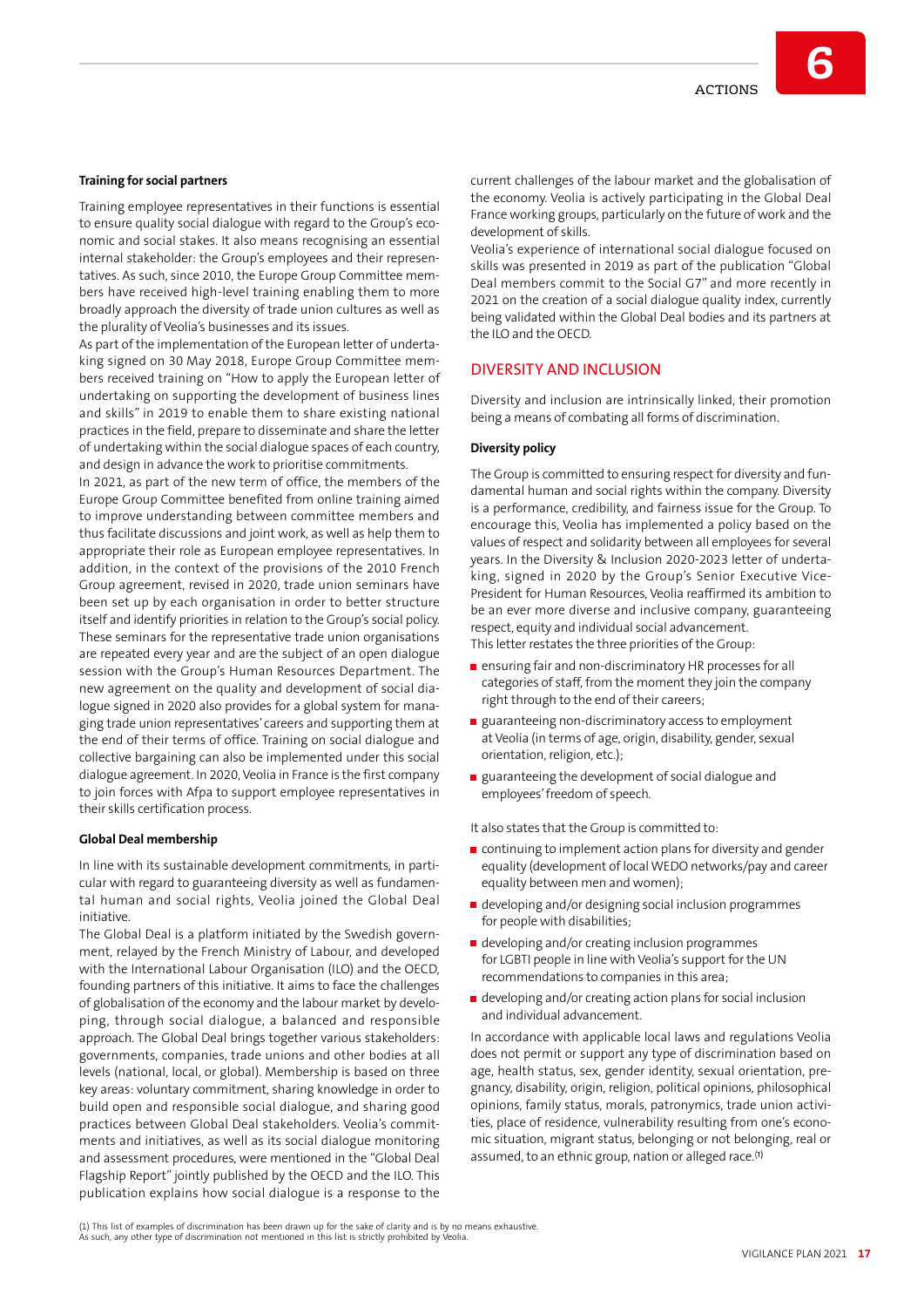#### **The diversity approach**

The diversity policy is supported by a global network of officers who have the following tasks:

- $\blacksquare$  implement commitments;
- $\blacksquare$  establish diagnoses and action plans adapted to the context:
- $\blacksquare$  measure the results;
- **promote innovative actions in line with Veolia's values.**

In order to measure the impact of actions linked to diversity, Veolia monitors several indicators:

- workplace gender equality: percentage of employment of women, percentage of women in management, percentage of female executives, percentage of women sitting on the boards of directors of the Group's companies;
- $\blacksquare$  disability: employment rate of individuals with disabilities;
- seniors: employment rate of the over 55s;
- voung people: employment rate of the under 30s.

#### **Workplace gender equality**

To attract talent and give roles to women, at all levels and across all of its business lines, the Group has planned an action plan dedicated to workplace gender equality, in line with the ambitions of its corporate purpose, in order to:

- develop gender balance in operations;
- **n** increase the number of women sitting on the Group's management bodies and working in management;
- promote gender balance in representative bodies.

To promote gender balance and workplace gender equality, Veolia has set itself quantified objectives:

- 40% women on Veolia Environnement's Board of Directors;
- 30% female managers in 2023:
- 35% recruitment of female managers on permanent contracts each year;
- 25% of the Group's top 500 managers will be women by 2023;
- 50% women appointed between 2020 and 2023 among the Group's top 500 managers.

In February 2021, the Group's Human Resources Department set out the framework for an action plan at the level of each Group entity to achieve the objectives of increasing the number of women in management in line with the Impact 2023 strategic plan. The objective is to continue, accentuate existing actions or launch new actions in the field of:

- $\blacksquare$  recruitment (inclusive recruitment process and young talent policy, creation of a pool of women leaders);
- didentification (management succession plan including at least one woman for each manager, 50% of women in high-potential staff reviews by 2023);
- development (include 40% women in the Veolia Excellence programme and the director seminar, develop mentoring by senior managers for high-potential women managers).

#### **Support for United Nations LGBTI standards of conduct for business**

In line with its CSR commitments, its human rights policy, and its membership to the Global Compact, Veolia has given its support to the United Nations standards of conduct for businesses with a view to combating discrimination against lesbian, gay, bisexual, transgender, and intersex people. The five standards were developed by the Office of the United Nations High Commissioner for Human Rights.

#### **Deployment of diversity and inclusion commitments**

Numerous actions have been taken to promote Group diversity; they are developed via the human resources initiatives process. In 2021, 50 entities participated in the human resources initiatives collection where some 280 projects were collected. Almost a hundred were presented in the category of social responsibility, diversity and cohesion; 27 of them are highlighted in the best HR practices booklet, which is available in digital and paper versions. The prize in this category was awarded to Morocco (Redal entity) for an initiative aimed to support young female graduates from low-income backgrounds in order to support them in their academic and professional careers. To encourage and support the process of duplicating best practices (Copy&Adapt), online debates (HR&Co) are regularly organised for the entire HR community. The aim is to make good HR practices visible and to encourage their replication. In March 2021, an HR&Co focused more specifically on the subject of diversity.

In 2021, on the occasion of the International Women's Day, the Human Resources Department launched the Yes WEDO Week at Veolia, an entire week dedicated to actions on gender equality wherever Veolia is present. Some thirty entities, via human resources and the local WEDO gender diversity networks, organised more than a hundred actions.

#### **Lasting partnerships**

The Group is a partner and member of several organisations promoting diversity and equal opportunities, including the United Nations Global Compact. In June 2016, Veolia entered into a partnership with the "Elles bougent" association, which organises field meetings for female secondary school students with female sponsors, engineers, and technicians. Their accounts of their career paths show girls that technical professions are open to them. This partnership is an extension of the actions deployed by the Group's Schools and Universities Relations Department.

As part of this partnership, Veolia took part in a discussion forum in 2021 on Veolia's businesses with female students, as well as in the "Elles bougent pour l'orientation" (Women on the move for career guidance) operation, during which a dozen or so sponsors and relays presented their businesses and career paths to secondary school girls. Veolia is also a partner of the Association française des managers de la diversité (AFMD) and the À compétence égale association.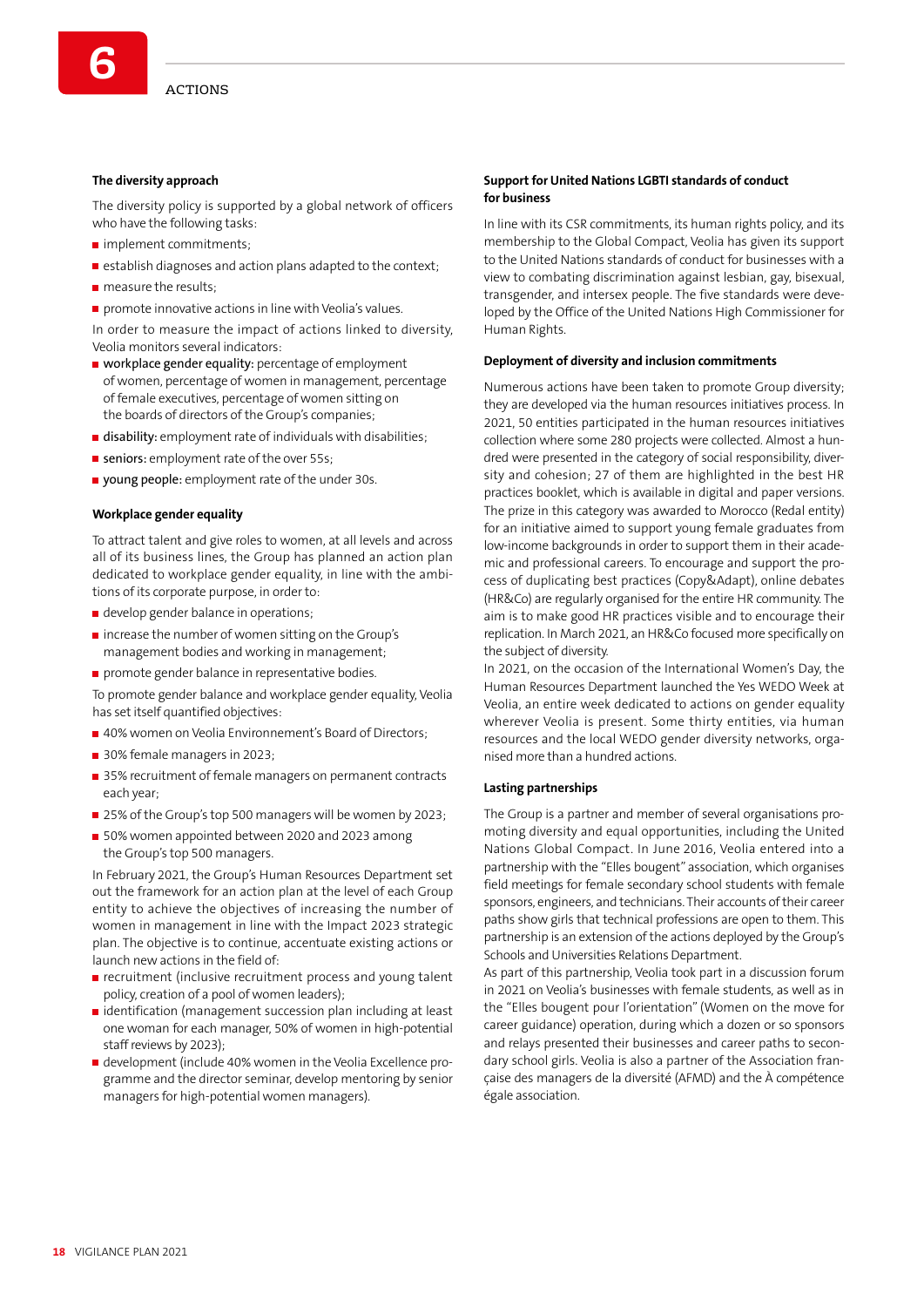#### **Gender balance within the Group**

The Veolia Group employed at end of 2021:

- 21.7% women;
- 29% female managers;
- 22.2% female senior managers:
- 50% women<sup>(1)</sup> on the Board of Directors.

30.4% of senior managers appointed in 2021 were women.

Various initiatives in favour of workplace gender equality have been deployed in the various countries in which the Group has operations:

- The WEDO network: Veolia's internal network was launched in 2016, dedicated to gender balance, bringing together women and men working for Veolia who want to promote gender balance within the Group. This network, sponsored by Estelle Brachlianoff, Deputy Director General for Operations, had more than 3,000 employees from around 50 countries by the end of 2021. It is facilitated by 25 local networks over the five continents, in charge of reflection and implementation of local action plans; six meetings (How do WEDO) were organised in 2021 (a dozen since 2020) to ensure continuity in sharing best practices and reflections on the subject of gender diversity. In addition, in 2021, four WEDO conferences were proposed to network members. Themes included work-life balance, combating stereotypes and gender relations.
- A development programme called "Women in Leadership" (WIL): initiated by Veolia in North America, WIL has gradually been deployed in other regions of the world: in Europe (France, United Kingdom, Ireland, Germany, Spain, Belgium), in Africa (Morocco), in Latin America, in Asia/Oceania, and the Middle East. This seven-month coaching programme, which aims to create career development opportunities for women managers within the organisation, was taken by 42 women from 4 Frenchspeaking countries in 2021. This programme alternates between group and individual sessions, face-to-face and remote sessions. Digital coaching and remote workshops ensure flexibility and impact, and maximise interaction by organising regular meetings between participants and their managers, who also benefit from the programme. WIL's success is measured by its high satisfaction rate. In 2021, the programme achieved a recommendation rate of almost 80% from participants.
- In direct line with the commitment to combat sexism in business signed in France, in 2016, by the Group's Senior Executive Vice-President for Human Resources, an online module to raise awareness of the fight against everyday sexism at work was launched in September 2020 with a pilot group of 1,000 people in France. More than 90% of users recommend this course, which makes this module an effective tool to better understand and manage situations of sexism at work. This module completes the awareness-raising actions already implemented in several Veolia entities.

Regarding the workplace gender equality index that companies with more than 50 employees in France are required to publish, the results of Veolia entities in France, published in March 2021, are almost all above 75 points out of 100 (legal minimum) for a global index of 90 points out of 100. This result stems from Veolia's efforts over many years to create attractiveness and career prospect conditions enabling women to grow at the same level of remuneration and career as men.

#### **Employment and integration of people with disabilities**

The percentage of Veolia employees with disabilities worldwide was 2.4%(2) at the end of 2021, i.e. 3,400 employees. This rate was 3.9%(3) in France for the same year, and €11 million were devoted to the protected workers sector. Veolia wants to change perceptions, develop representations related to disability, and support the integration of people with disabilities. The Group's lines of action are:

- educate Group employees about disability;
- $\blacksquare$  improve the retention of people with disabilities in their workstations by supporting them to have their disabilities recognised;
- support the ergonomic adaptation of workstations;
- **EX ENCOURGEDE ENGLISHED FEEDIVER** and support employers in the protected workers sector (centres providing care through employment – Esats in France).

On 18 November 2019, Veolia signed the "Manifesto for the inclusion of people with disabilities in the workplace", a charter of operational commitments already ratified by around 130 companies in France, to:

- $\blacksquare$  better accommodate pupils and students with disabilities (internships, work-study programmes);
- **fight stereotypes and discrimination;**
- develop the digital accessibility of workstations;
- support social enterprises and centres providing care through employment;
- $\blacksquare$  integrate social criteria relating to disability in tenders.

Veolia has long been attentive to the issue of disability and has implemented action plans in the various countries in which the Group has operations.

Several working groups have been set up to implement the ten commitments of the Manifesto. Veolia is part of the working group on commitments 1 and 2 of the Manifesto:

- $\blacksquare$  welcome pupils with disabilities to companies, starting with the 3th work placement, to enable them to clearly imagine a professional future and to give them some career advice;
- **E** access for pupils and students with disabilities to the world of business, particularly through apprenticeships, work-based learning and work experience.

The aim is to bring together the worlds of education and business, to raise awareness of disability and to show that it is not a taboo in professional life or a barrier to employment.

<sup>(1)</sup> Excluding directors representing employees in accordance with the AFEP-MEDEF code.

<sup>(2)</sup> Number of employees reported as disabled compared to the total workforce registered on 31 December in countries which report employees with disabilities.

<sup>(3)</sup> Number of employees reported as disabled compared to the total workforce registered on 31 December in France.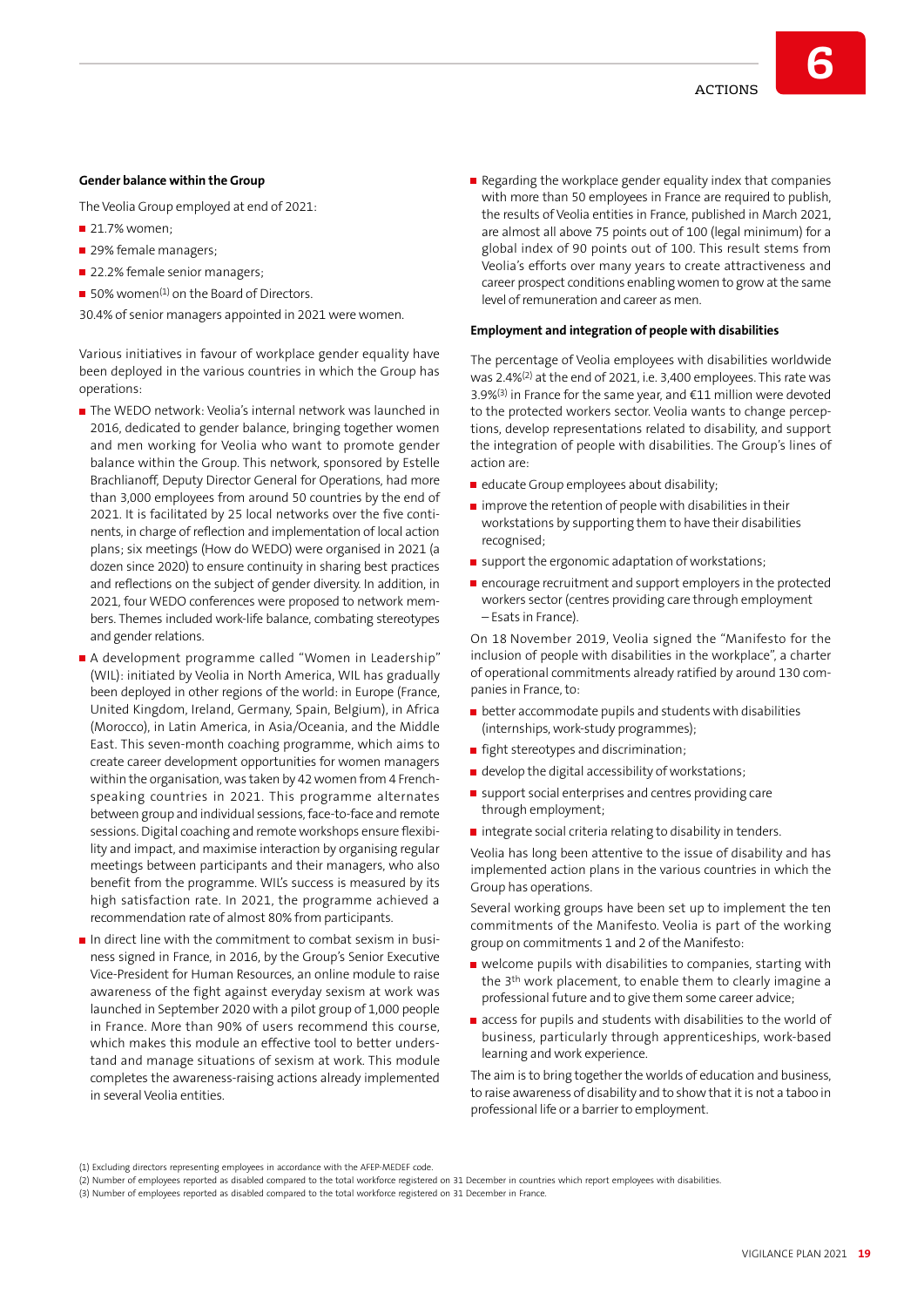**6**

In addition, several Group entities in various countries have implemented action plans and deployed awareness-raising campaigns aimed at better consideration of people with disabilities, in line with the legal framework specific to each country.

In France, as part of the Semaine pour l'emploi des personnes handicapées (SEPH, Jobs for the Disabled Week), the Disability Missions of the entities based at the Aubervilliers administrative head office organised an awareness-raising event in November 2021 for employees in the form of a serious game on series in which a character is disabled. An e-conference on so-called Dys disorders was also organised.

Veolia Eau in France signed a fifth disability agreement in 2021.

The Waste Solutions business unit in France has designed an escape game to raise awareness of invisible disabilities among employees. Gamification enables employees to develop their knowledge in a playful way and to strengthen the appropriation of messages. To date, 250 employees have been made aware through this scheme.

Siram, Veolia's Italian subsidiary, has an active disability policy that resulted in the recruitment of 23 additional disabled people in 2021. These recruitments were made through agreements with national employment agencies that oversee the hiring obligations and assist in the recruitment of people with disabilities.

#### **Interculturality and religious diversity**

Veolia is committed to integrating and respecting cultural differences (origins, languages, nationalities, etc.) in its organisation and operation.

In France, a managerial good practices guidebook on religious issues was deployed in 2017 to support day-to-day management and human resource managers likely to be confronted with this type of situation.

Veolia in the United States has been engaged for several years in the Diversity & Inclusion program, which aims to review human resources and management practices and processes to ensure that they are non-biased and non-discriminatory for employees. This programme is developed with a strong desire for cultural change, in a context motivated by the Black Lives Matter demonstrations.

Veolia in Australia has rolled out the Reconciliation Action Plan (RAP) which is a «reconciliation» plan with local indigenous communities. It aims to facilitate cultural and social change, to concretely reduce inequalities and to combat all forms of discrimination, in particular to fight against racism. The programme focuses on four key areas: education, employment, community, and business development. The major areas of focus of the project are partnerships with recruitment agencies, training and education, and culture. As part of this plan, Veolia has committed to achieving a 3% employment rate for Aboriginal and Torres Strait Islander people.

#### **Discrimination-free recruitment**

In 2020, a guidebook, "Recruter sans discriminer" (Recruit without discriminating), was drawn up for Veolia recruiters and managers in France to recall the legal framework and give concrete elements of response so as to prevent any risk of discrimination in recruitments. This guidebook is available in digital format completed by the provision of a "Recruter sans discriminer" e-learning training module. 253 Veolia employees in France completed this training in 2021. In addition to this programme, there is also a partnership that was renewed for 2022, with the "À compétence égale" association. The latter enables Veolia recruiters to benefit from good practices implemented by other businesses, as well as legal advice and even enables them to take part in brainstorming workshops on this subject.

A self-assessment of recruitment practices with regard to nondiscrimination was carried out in September 2021 with a panel of employees from the Waste Solutions, SADE, Veolia Eau in France, Veolia Environnement and Veolia Water Technologies business units. 1,176 responses were recorded.

Two topics were discussed: job interviews and the integration process. The results obtained will enable the entities involved to implement corrective actions and have a collective reflection on non-discriminatory recruitment.

#### **Combating prejudices and unconscious biases**

All members of Veolia's UK Executive Committee received training on prejudices and unconscious biases in 2020. This training addressed the types of prejudices that top managers may face at work and actions to reduce them.

This training was also given to 80 managers who report to the members of this Executive Committee.

Tailor-made online training on unconscious prejudices was also given to all managers.

Completion rates will be reviewed monthly from February 2022. This training covers types of prejudice, real-life scenarios and ways to reduce prejudices.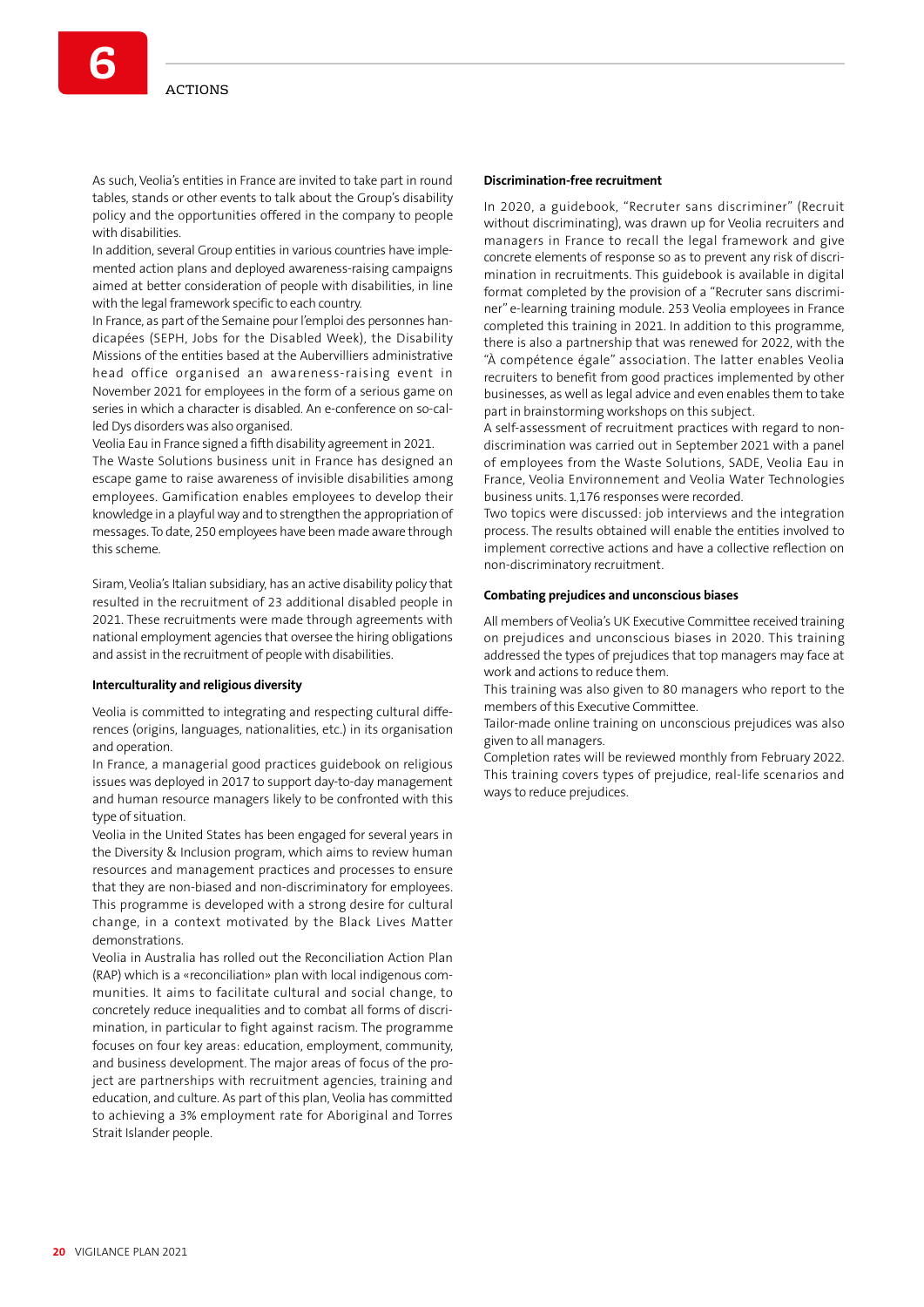**6**

## **6.3** ACTIONS RELATING TO SERIOUS ENVIRONMENTAL RISKS

Veolia's activities likely to impact the environment are mainly in the fields of water (drinking water and industrial water production, wastewater treatment), waste (treatment and recovery of all forms of waste, including hazardous waste), and energy (energy production plants, operation of local energy loops, building and industry energy services). The points to be closely monitored especially for operated facilities are, for example, atmospheric emissions (heating plants, incineration plants, CHP), liquid effluents (particularly those from treatment plants operated), the impact of waste generated and its treatment, risks of explosion or fire, and the preservation of soil and biodiversity.

In order to improve the management of its environmental impacts, the Group has implemented an Environmental and Industrial Management System (EIMS) in each of its business units to:

- $\blacksquare$  measure and continuously improve the main points relating to environmental performance;
- $\blacksquare$  identify the main environmental risks linked to our operations and the corresponding prevention actions.

This system is regularly audited, with, in particular, a focus on environmental risk governance and monitoring conducted by Veolia's Internal Audit Department in 2019, in cooperation with all the departments involved.

The 2021 EIMS campaign led to the definition of 602 action plans meant to improve the environmental performance of the Group's operational entities, including circular economy, biodiversity and water resources.

At operational level, due to the potential seriousness of the risks that can occur on its operating sites (waste treatment centres, waste storage centres, incineration plants, heating plants, drinking water production plants, wastewater treatment plants, etc.), Veolia implements various types of risk management and control actions:

 $\blacksquare$  the prevention of incidents likely to cause damage to property, and consequently to people, or to the environment by implementing procedures aimed, on the one hand, to ensure the

conformity of facilities and monitor their operation and, on the other, to better control risks; the environmental management approach is one of the mainstays of this approach, in particular through an external certification process validating this (ISO 14001, industry standard, etc.);

 $\blacksquare$  internal or external audits to identify and prevent industrial risks (fire, machine breakdown, environment, etc.). In 2021, the risk engineers of the Group's insurers carried out some 58 site inspections despite the difficult health context. These annual programmes ensure regular monitoring of the most exposed facilities over time.

In addition, a Group Prevention Committee, in which several members of the Veolia Management Committee participate, is in charge of overseeing the fire risk reduction policy with the aim of improving fire detection, containment, and automatic extinguishing capacities on operating sites. This ambition is expressed in different manners:

- $\blacksquare$  the definition of technical standards validated by the risk engineers of the Group's insurance providers;
- a multi-year investment plan of several tens of millions of euros.

The action plans approved by the Group Prevention Committee are jointly monitored by the Business Support and Performance Department as well as by the Risk and Insurance Department. These two departments regularly report on the level of deployment of the fire reduction programme to this committee.

Veolia's decentralised structure also allows operational entities to take initiatives that go beyond the Group's standards. The UK and Ireland are ISO 22301 certified, which corresponds to the international business continuity reference standard. Consequently, these business units benefit from an integrated management system which strengthens their capacity to reduce environmental impacts of incidents occurring on their operating sites.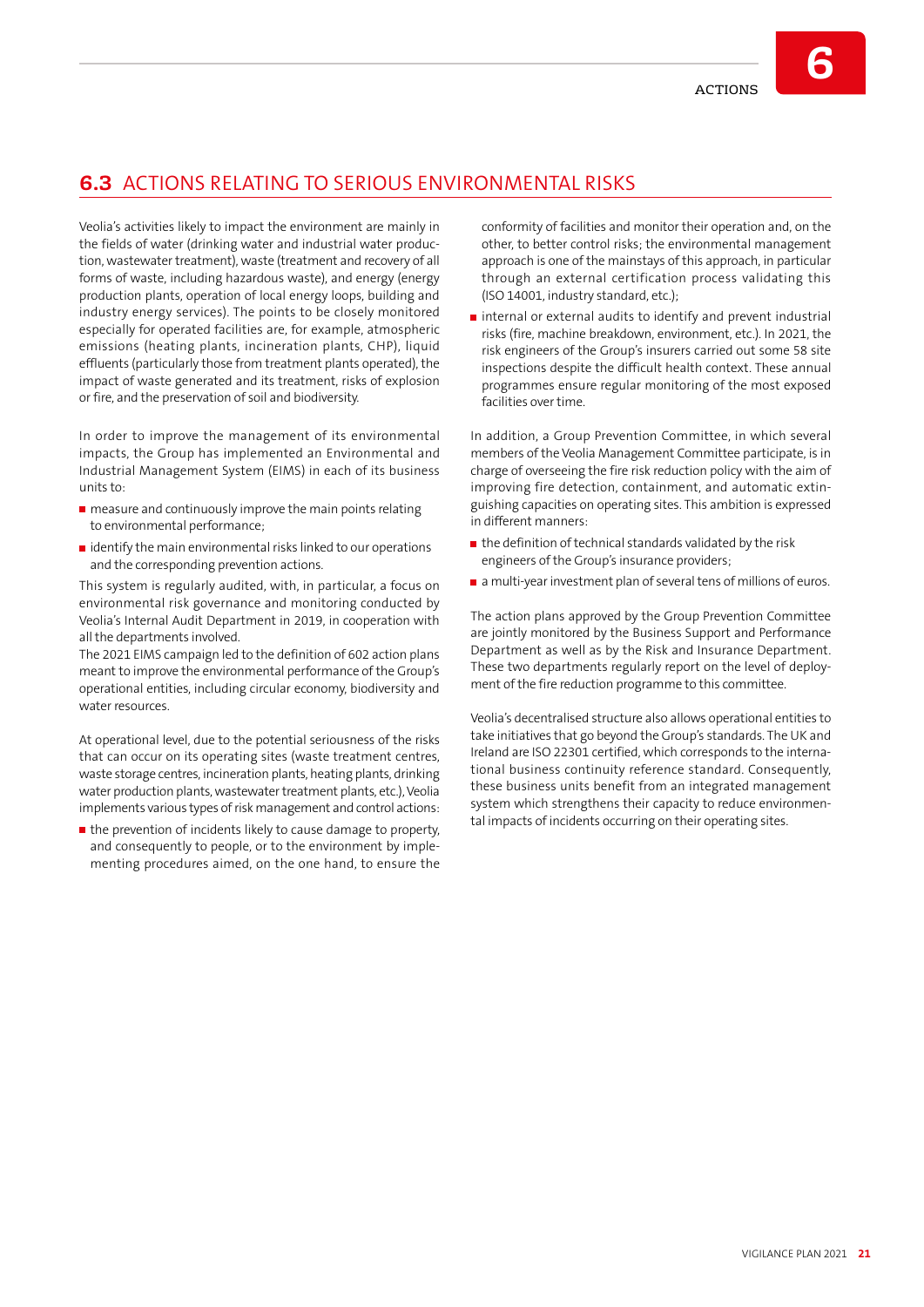# **6.4** HEALTH AND SAFETY ACTIONS

### 6.4.1 Facing the health crisis: resilience through adaptation

As part of the management of the Covid-19 crisis, Veolia had to adapt its working methods and the operation of its sites throughout the world. Most employees continued to travel to sites every day and work in the field to maintain essential service continuity. The health prevention and work organisation measures were thus adapted to limit as much as possible SARS-CoV-2 coronavirus contamination risks and enable the protective measures to be applied as strictly as possible. This global and durable set of measures made it possible to protect all the employees.

A crisis unit based at the Group head office made it possible to coordinate, analyse the situations at global level and define priorities with regards the various contamination phases in each country.

A business continuity plan was established for each Veolia activity identified as vital. In concrete terms, this business continuity plan enabled to:

- enforce protective measures;
- I limit the number of people in meetings;
- outline traffic flows;
- have part of the employees work from home;
- organise the replacement of employees who are ill or forced into isolation thanks to the teams positioned in production rotation for this purpose;
- **T** train teams to manage an unusual situation in a "degraded" operation, while ensuring the collective and individual safety of staff;
- use and accentuate the digitisation process.

During the lockdown and easing periods, managers have established measures aiming to limit as much as possible the risk of introducing the virus at the sites. They apply to all participants (employees, temporary workers, consultants, subcontractors, service providers, etc.) who enter the Group's sites:

- good knowledge of protective measures;
- distribution of face masks depending on the service requirements;
- disinfection and cleaning of premises:
- testing for Covid-19.

In addition to these measures, there is a psychological support system (free and anonymous), accessible to all. Additional measures adapted to each business line and site are taken in consultation with the hierarchy, based on the Group's procedures. In 2021, where possible, vaccination campaigns were deployed in head offices and operational units. This voluntary scheme has enabled several thousand employees to be vaccinated.

Managers are in charge of the proper application of these measures, in cooperation with "Covid officers" appointed locally to the operational entities.

Controlling the risk of contamination at the Group's sites is based on the principle of prevention, information and training. In the Voice of Resourcers commitment survey from the end of 2020, Veolia employees praised the company's management of the health crisis. As such 90% of respondents consider that Veolia is taking the right measures in the context of the Covid-19 crisis.

### 6.4.2 Human resources initiatives

The Group Human Resources Department, through the "human resources initiatives" approach, organises the identification of best practices among the Group's companies.

This approach makes it possible to identify the actions carried out in line with human resources priorities, promote them and encourage their spread beyond their territory of origin. It culminates in the awarding of trophies for human resources initiatives. These highlight actions in favour of health prevention, safety prevention, skills and talent development, social responsibility, diversity and cohesion, as well as operational performance and development. The last edition, which took place in September 2021, highlighted some 38 initiatives in the field of health and safety.

### 6.4.3 The Group's International Health and Safety Week

Veolia has organised an International Health and Safety Week since 2015 in order to establish health and safety at work in the corporate culture. This event is one of the Group's main levers for achieving "zero accident".

The 2021 edition focused on falls and fall hazards with animations on awareness of unsafe behaviour and a campaign focused on hazard perception: "What you see is not what I see.'

Objective: reinforce the perception of professional risks, identify dangerous situations in the working environment and handle these by deploying measures to bring these risks back down to an acceptable level.

Communication tools (posters, videos, roadmap, deployment guide) were made available and full-scale hazard hunts were organised by the teams on the sites.

Through the international mobilisation it elicited, this week enabled us to value the in-field actors and pick up on over 2,000 best practices, throughout the world.

### 6.4.4 Management of high-risk activities

The list of high-risk activities common to all Veolia business lines is drawn up by the Prevention, Health and Safety Excellence Centre after analysis of the records of incidents and accidents including fatal accidents that occurred at Veolia. Subsequently, the members of the Excellence Centre define priorities to produce standards based on internal and external best practices.

In 2016, they drafted the ten management standards for high-risk activities in cooperation with the internal stakeholders (technical departments, operational managers, human resources departments, legal departments). A deployment guidebook was drawn up and distributed to support the business units in this process.

A matrix to evaluate the level of compliance as regards the human, organisational and technical requirements of the management standards for high-risk activities was also drawn up to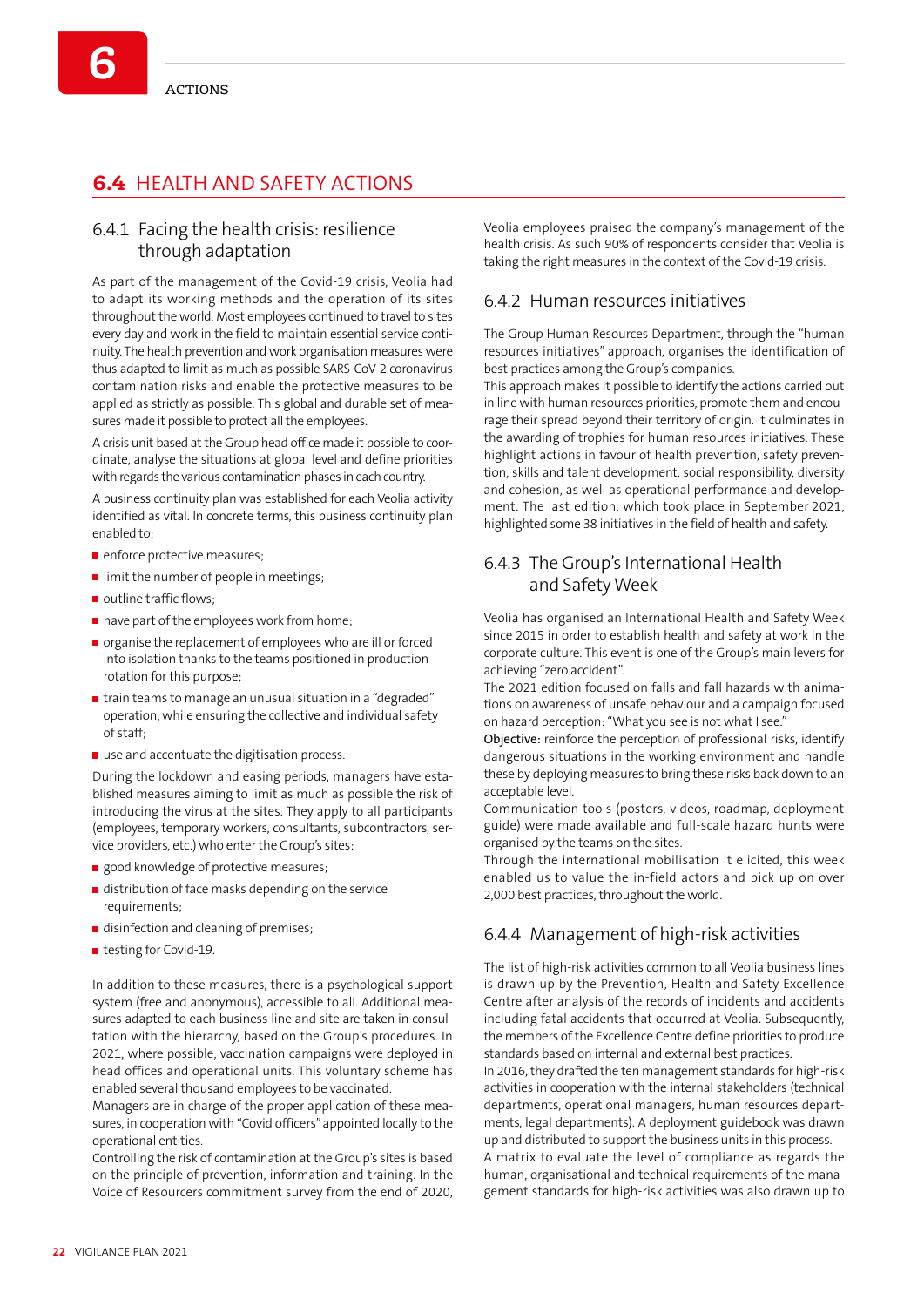**6**

To assist the business units in appropriating the standards, the Group has set up a toolbox for each standard, including: a booklet (with the definition of the standard, hazards, identification processes, risk management and requirements), videos and best practices.

In 2019, the Group also implemented the "do and do not" approach, with the essentials describing what to do and what not to do to comply with the standards.

### 6.4.5 Health and safety at work management standard

The Group has a dual compliance standard: a safety management standard and ten high-risk management standards.

The members of the Prevention, Health and Safety Excellence Centre established in 2018 a health and safety at work management standard, which draws on the good practices identified within the Group's operations.

This management standard aims to help structure and define clear guidelines to enable the management line to build and implement the continuous improvement plan which will be adapted to each business unit.

The standard was designed based on Veolia's five strategic pillars in the area of Prevention, Health and Safety (PHS), which include specific measures, actions and requirements to achieve the "interdependent" level of safety culture in order to make zero accident a choice and aim for excellence. This health and safety at work management standard is available in several languages.

Moreover, Veolia has implemented structured and structuring prevention measures based on standards such as ILO OSH 2001, OHSAS 18001 and/or ISO 45001. Each year, throughout the world, entities are certified, labelled or rewarded for their prevention, health and safety approach.

In 2021, 62.6% of turnover was covered by an OHSAS 18001 certification (61.1% in 2020).

### 6.4.6 Global management of accidents

The PaTHS programme (Prevention and Training on Health and Safety), currently being deployed, includes a collaborative tool destined for all the health and safety at work interested parties of the Group.

This programme covered 45.3% of Veolia's workforce in 2020, 51.3% in 2021, and aims to cover almost 70% of Veolia's total workforce by the end of 2022.

Its objectives are to:

- $\blacksquare$  simplify the management of health and safety events;
- $\blacksquare$  improve the management of health and safety prevention processes at all levels of the organisation;
- $\blacksquare$  facilitate the implementation of the Group's health and safety prevention policy and the benchmark between geographies;
- meet global and local reporting needs;

build a reliable health and safety database enabling harmonised data management, more flexible and secure PHS reporting, reliability of health and safety indicators and a predictive approach to risks.

It comprises six complementary, scalable and integrated modules that enable to:

- $\blacksquare$  track and manage health and safety events in compliance with local regulations and Veolia processes;
- analyse the causes of an event through a harmonised corporate method;
- assess each position's risks in relation to the Veolia risk standards;
- create and manage corrective and preventive action plans;
- $\blacksquare$  anticipate and manage health and safety training. track and verify authorisations and clearances;
- **E** generate reports, steer the health and safety performance and conduct predictive analyses.

An associated mobile app enables each employee to take part in prevention, health and safety at work.

### 6.4.7 Site visits and audits

Safety audits and visits to facilities are requested before operations are handed over in order to detect any risks and suggest corrective measures. Additionally, the risk prevention measures are integrated as far upstream as possible by the Group as part of the facility design and construction activity so as to eliminate any hazardous situation and guarantee a level of health and safety for future operators.

At the same time, business units set up audit programmes to develop a health and safety culture and/or ensure the application of their own health and safety requirements, or the ones defined at least by the country's regulations, Veolia Corporate, or customers. Audits should include all stakeholders. The frequency of audits must enable a review of each operating site at least every two years. Self-assessments should be carried out in the periods between audits, at least on an annual basis. Corrective and preventive actions must be implemented following the analysis of the audit results.

In addition, the members of the Health and Safety Department at corporate level conduct technical audits each year with the main objective of ensuring the implementation of the Group's health and safety standards and culture. These technical audits also make it possible to assess the level of maturity of the culture, in line with Veolia's health and safety management standards. These audits are scheduled according to the proportion of activities and geographies of the Group.

Regular presentations to the Executive Committee make it possible to check the consistency between the Group's strategy and the actions led.

During regular visits to operating sites, senior executives discuss the importance of health and safety with operational teams. In Latin America, for example, there is a programme called "VIVIR/ VIVER", led by the Area Health and Safety Prevention Department, where directors and executives are educated on health and safety at work and are trained in running "safety" visits directly on sites deemed sensitive (landfills, plants, etc.). Participants in the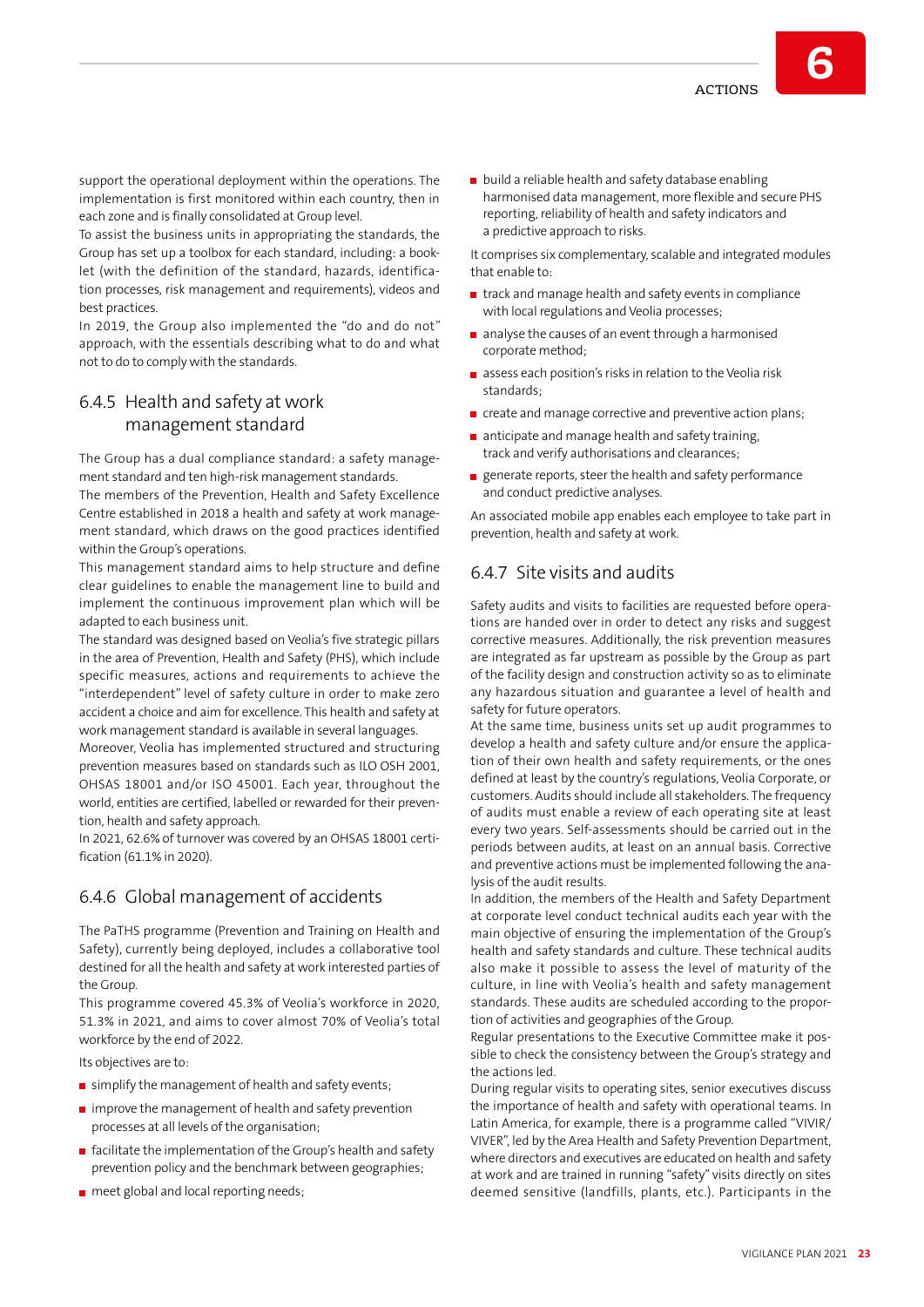training programme must subsequently carry out at least two on-site health and safety visits per year for support employees, and at least four per year for operational employees. The results

of these visits are reported to the Area Health and Safety Department.

### **6.5** ACTIONS FOR OUR TIER 1 SUPPLIERS AND SUBCONTRACTORS

The purchasing compliance programme includes item linked to human rights, health and safety, ethics and the environment, and is based on the following pillars: identifying risks and segmenting suppliers, committing suppliers, assessing their CSR performance and managing corrective actions.

The inclusion of a "sustainable development" and an "anti-corruption" provision in the Group's supply and service contracts in 2018 also constitutes additional leverage for action. These provisions impose the promotion and respect of fundamental, economic, social, and environmental rights on suppliers. Finally, the Group supplemented these actions with a targeted awareness campaign for its buyers following the publication of the new version of the Veolia Suppliers' Charter in 2019, a document in which the Group's expectations are formalised in view of the issues raised by the duty of vigilance law.

The Group Purchasing Department rolled out in 2019 an e-learning certification, updated in 2021, for all its buyers and purchasing managers as well as for the BU and Group compliance function. The importance of taking into account issues linked to sustainable development, these being very close to the themes covered by the duty of vigilance law, is recalled during this course.

Regarding supplier evaluations described in paragraph 5.3:

- A: in case of an overall score in line with Veolia's expectations, the supplier must be reassessed every three years;
- B: in the event of an overall score that does not meet Veolia's expectations, the buyer must work with the supplier to identify and implement corrective actions. The supplier must be reassessed the following year and demonstrate improved performance.

If a supplier's score is not compliant and is below a certain threshold for three consecutive years, the supplier will be delisted until a compliant score is achieved.

Since the second quarter of 2019, in order to complete its monitoring system and within the framework of the duty of vigilance law, the Group implemented an in-house site inspection report solution (available in ten languages), organised around the main issues relating to health/safety, environment and human rights. Should a non-conformity be detected, buyers must implement a corrective action plan with the supplier.

#### **Monitoring subcontractors and temporary employment agencies**

In application of the Suppliers' Charter, they must take measures to guarantee the health, safety and well-being of their employees. Thus, for subcontracted activities, a preliminary risk analysis enables to set out in a contract the prevention measures to be observed by all workers, who are regularly audited.

Depending on the specific type of activity performed by Veolia, the regulatory provisions as well as the cultural adaptation approach are integrated into the health and safety management of stakeholders within the Group.

The management of subcontractors working on the sites and on Veolia customer premises is of vital importance in the global health and safety management policy. Veolia's health and safety at work management standards state that each Veolia business unit must have an exhaustive list of its subcontractors and must communicate to them Veolia's health and safety requirements in relation to the subcontracted tasks.

A documented risk assessment is carried out jointly by the business unit, the subcontractor and all companies operating in the work area, in order to define common preventive measures. A system for assessing health and safety requirements is introduced and affects the listing and renewal of the subcontracting company. The system provides for the temporary or permanent exclusion of a subcontractor in the event of a serious breach of prevention, health and safety rules.

Business units set up a health and safety reception for employees of subcontractors working on Veolia's sites. This training session includes a final test with a minimum threshold to be reached in order to be allowed to work on the site. A manager is identified on each site to supervise subcontractors.

Subcontractors inform the Prevention, Health and Safety Department through "safety alerts" in the event of accidents occurring Group-wide.

As part of a continuous improvement process, Veolia has been monitoring the work-related accidents of subcontractors in the same way as employees since 2018.

For temporary workers, a system has been set up to monitor occurred accidents through annual meetings with the representatives of the temporary employment agencies, define suitable prevention measures, share best practices and assess the performance of these agencies.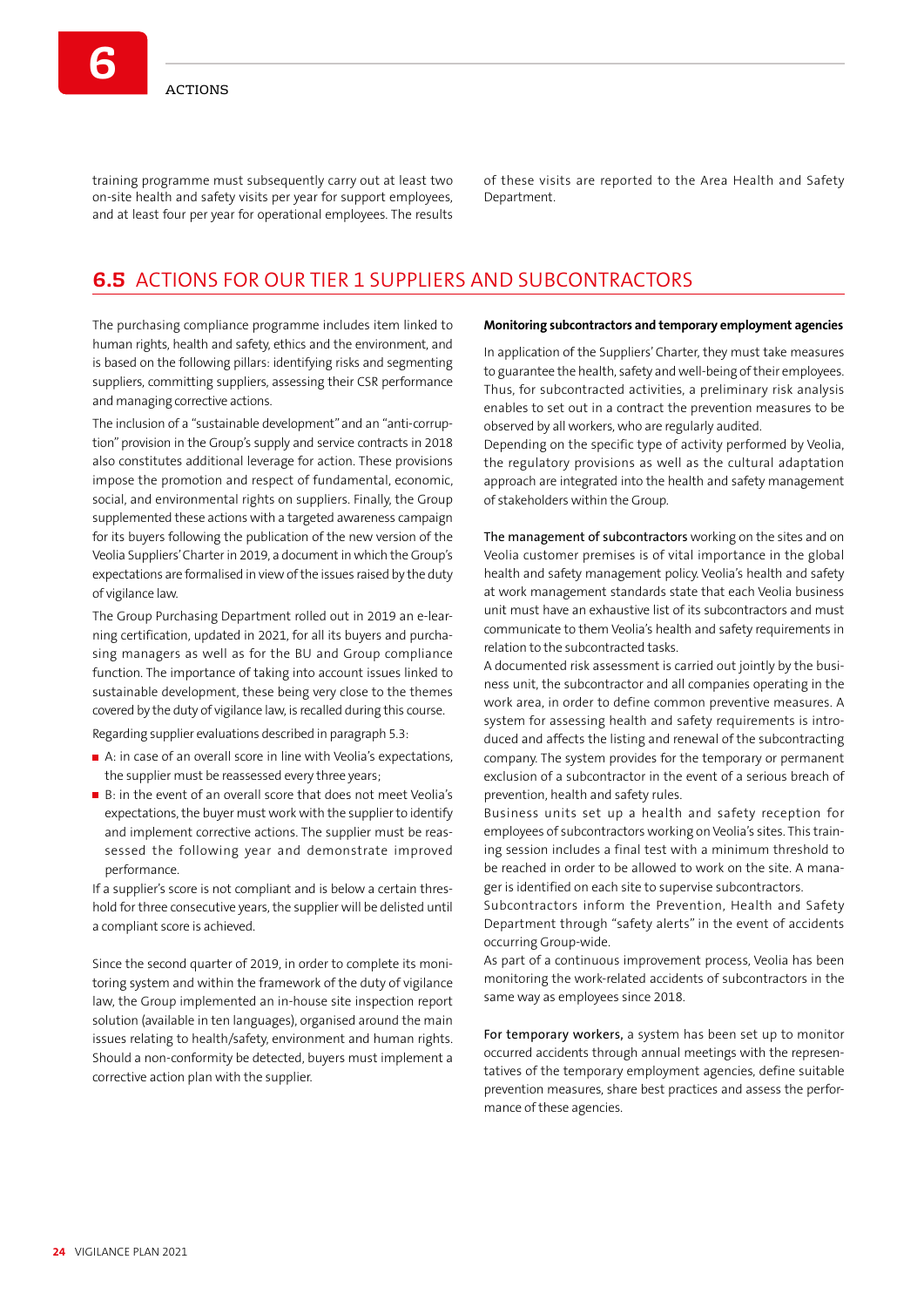# **6.6** ASSOCIATED STAKEHOLDERS

As part of the social dialogue in place at Veolia, the duty of vigilance issue is regularly raised at meetings of the Group's French and European committees. In 2020 and 2021, the Covid-19 crisis led to the close involvement of employee representatives in

steering the action plan deployed by the Group, with a view to dealing with the consequences of the pandemic that Veolia's employees and external stakeholders could face.

## **6.7** SUPPORT OF OPERATIONS

The compliance, sustainable development, and human resources networks ensure effective monitoring of Veolia's human rights issues.

As previously stated in section 5 – Assessment, and depending on circumstances, discussions are organised between the Group's Human Rights and Vigilance Manager and each correspondent of the Group's areas. These talks are an opportunity to review the progress of actions already undertaken, discuss the action plans envisaged, and recall possible difficulties in the operational implementation of duty of vigilance themes in the areas involved. In particular, these meetings help better consider the local specificities of each area/BU within the framework of the Group's global human rights policy.

Environmental issues are monitored by Veolia's Business Support and Performance Department. Health and safety fall within the scope of the Human Resources Department.

In 2021, guidelines for the implementation of the duty of vigilance were formally approved by the Committee. Focusing on the operational entities, these guidelines formalise and explain the Group's expectations on this matter. They are also a useful reference for Veolia's Internal Audit teams to rely on to complete future tasks dedicated to the duty of vigilance.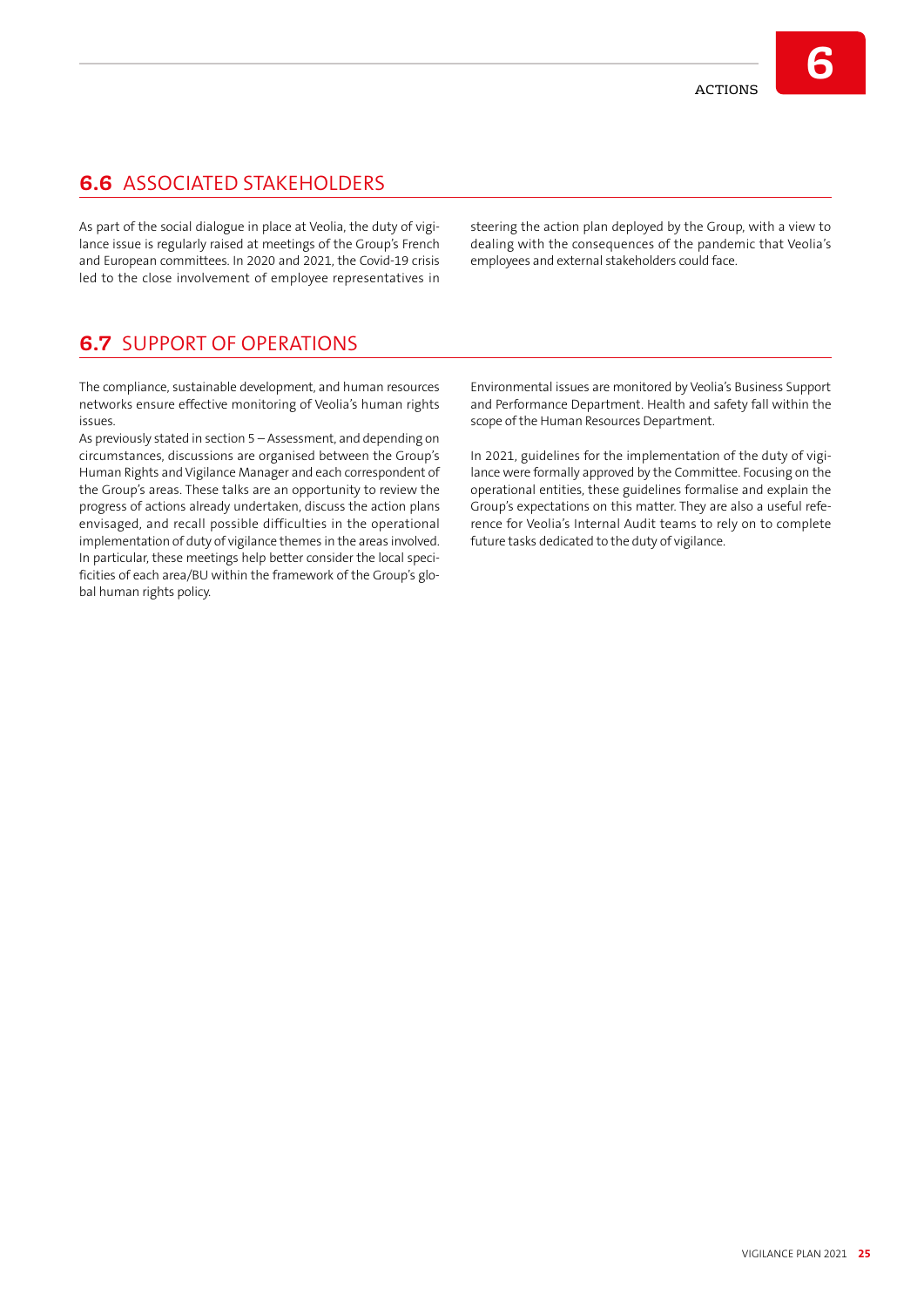# KEY PERFORMANCE INDICATORS

## **7.1** HUMAN RESOURCES

7.1.1 Share of employees $(1)$  covered by a social dialogue committee

**Trends in social dialogue committee coverage rate**



This indicator makes it possible to ascertain the level of deployment of social dialogue agreements within the Group. These agreements are a privileged lever for action to guarantee the respect and implementation of employees' rights.

## 7.1.2 Type of agreements signed

**% of categories within the agreements signed worldwide**

|                                    | 2019  | 2020  | 2021  |
|------------------------------------|-------|-------|-------|
| Remuneration and employee benefits | 32.9% | 32.9% | 34.6% |
| Health, safety or work conditions  | 12.6% | 10.2% | 10.7% |
| Working time organisation          | 27.3% | 39%   | 35.2% |
| Social dialogue                    | 14.0% | 6.4%  | 7%    |
| Skills development                 | 5.7%  | 4.7%  | 4.8%  |
| Other                              | 7.5%  | 6.8%  | 7.7%  |

### 7.1.3 Share of employees having followed at least one health and safety training course over the year



The constant progression of this indicator over the past five years highlights Veolia's commitment to guaranteeing a healthy and safe working environment for its employees.

(1) As a reminder, Veolia employed 176,488 people as of 31 December 2021.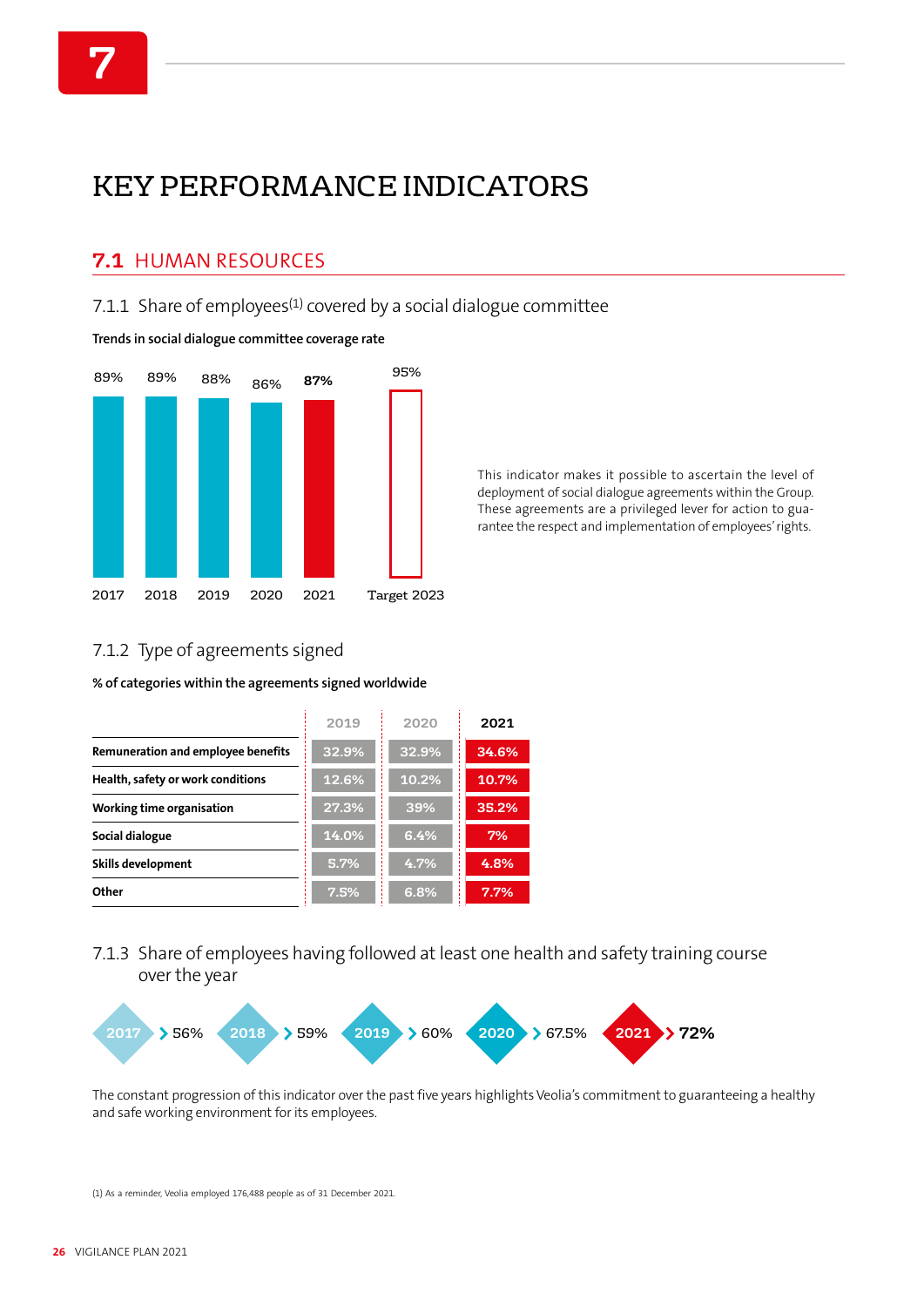

### 7.1.4 Work accident frequency rate

18.09

**Trends in the work accident frequency rate since 2010**

Frequency rate: number of accidents with lost time per million of hours worked.

The work accident frequency rate $(1)$  is a highly revealing indicator of an organisation's health and safety performance. The steady decline in this rate is the result of Veolia's determined and uninterrupted policy in this area.

## **7.2** ENVIRONMENT

### 7.2.1 Deployment rate of the Environmental and Industrial Management System



The EIMS (see section 6.3) is a key tool for managing Veolia's environmental risks. The monitoring of its deployment level therefore seems relevant and essential. It should be noted that the EIMS implementation target was achieved two years ahead of schedule.

### 7.2.2 Additional management systems

The common EIMS base is reinforced locally by additional integrated management system certifications, including the ISO 14001 standard relating to the environment and ISO 9001 relating to

quality management. Combined with the EIMS, they contribute to improving the monitoring of Veolia's environmental risks.





(1) Number of work accidents with lost time per million of hours worked.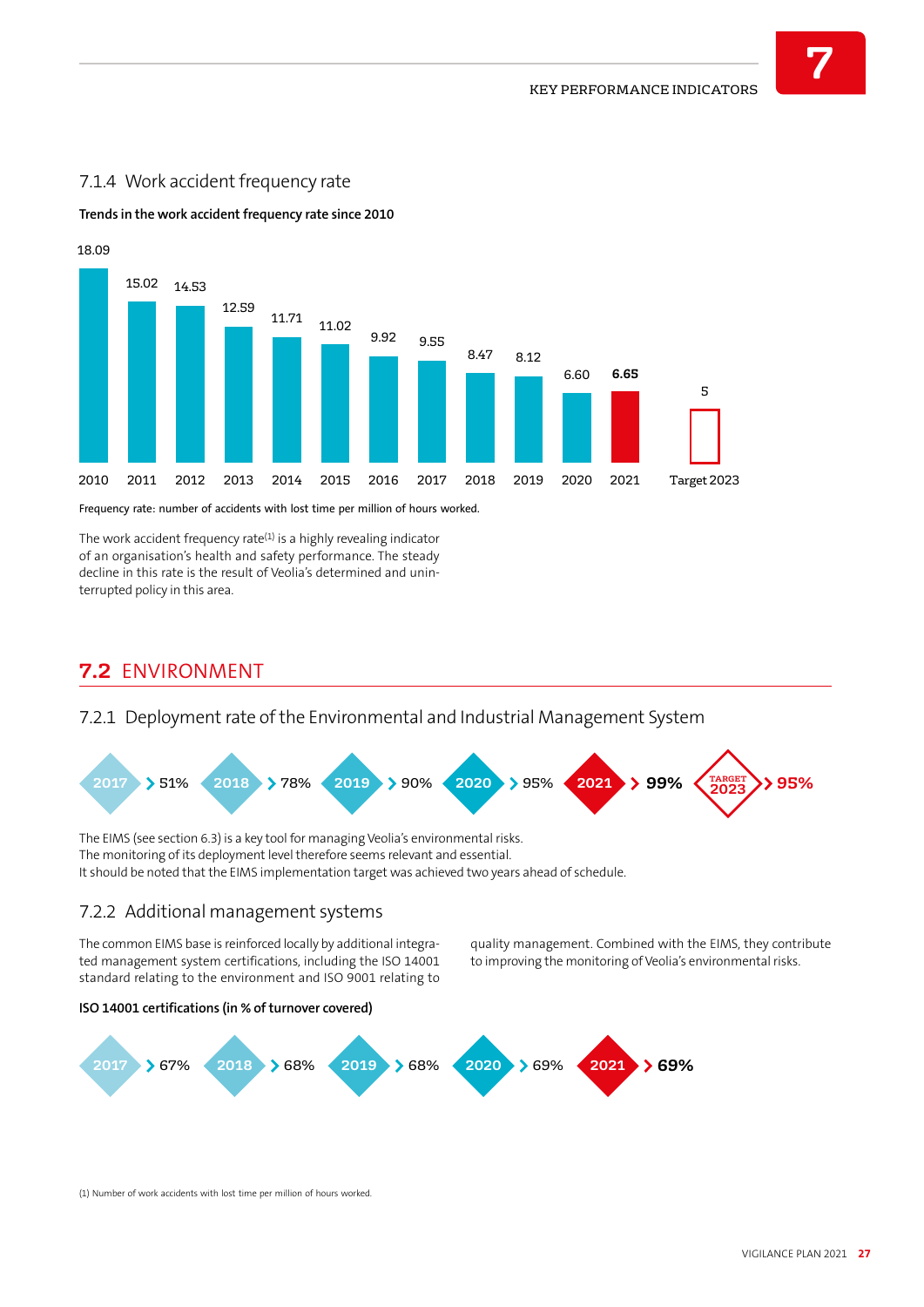

Assessing strategic supplier<sup>(1)</sup> sustainable development is an essential step to meet the requirements of the duty of vigilance law. After five years, the monitoring trend is clearly positive.

### 7.3.2 Sustainable development provision in supply and service agreements

|                         | KEY PERFORMANCE INDICATOR 2017 2018 2018 2019 2020                        |     |     |     |     | 2021 |
|-------------------------|---------------------------------------------------------------------------|-----|-----|-----|-----|------|
| <b>Commit suppliers</b> | Share of active contracts including<br>sustainable development provisions | 57% | 63% | 71% | 76% | 88%  |

The inclusion of this provision in 2018 is a strong lever for action. This provision imposes the promotion and respect of fundamental, economic, social, and environmental rights on suppliers and subcontractors of the Group.

# **7.4** WHISTLEBLOWING LINE

**Alerts relating to the duty of vigilance and reports via the internal system as of 31 December 2021**

|                                  | 2019 | 2020<br>٠<br>٠ | 2021 |
|----------------------------------|------|----------------|------|
| Total number of alerts (A)       | 13   | 38             | 35   |
| Human rights (B)                 |      | 16             |      |
| Health and safety (C)            | 12   | 18             | 16   |
| Damage to the environment (D)    | 0    | ξ              |      |
| Suppliers and subcontractors (E) |      |                | 17   |

Note: the cumulative total  $B + C + D + E$  may be greater than A, because some alerts may fall under several categories.

(1) Veolia defines a strategic supplier on the basis of the following cumulative criteria:

– weight of the expense item; – significant impact on the Group's energy consumption; – supply of products and/or services essential to the Group's operational activity.